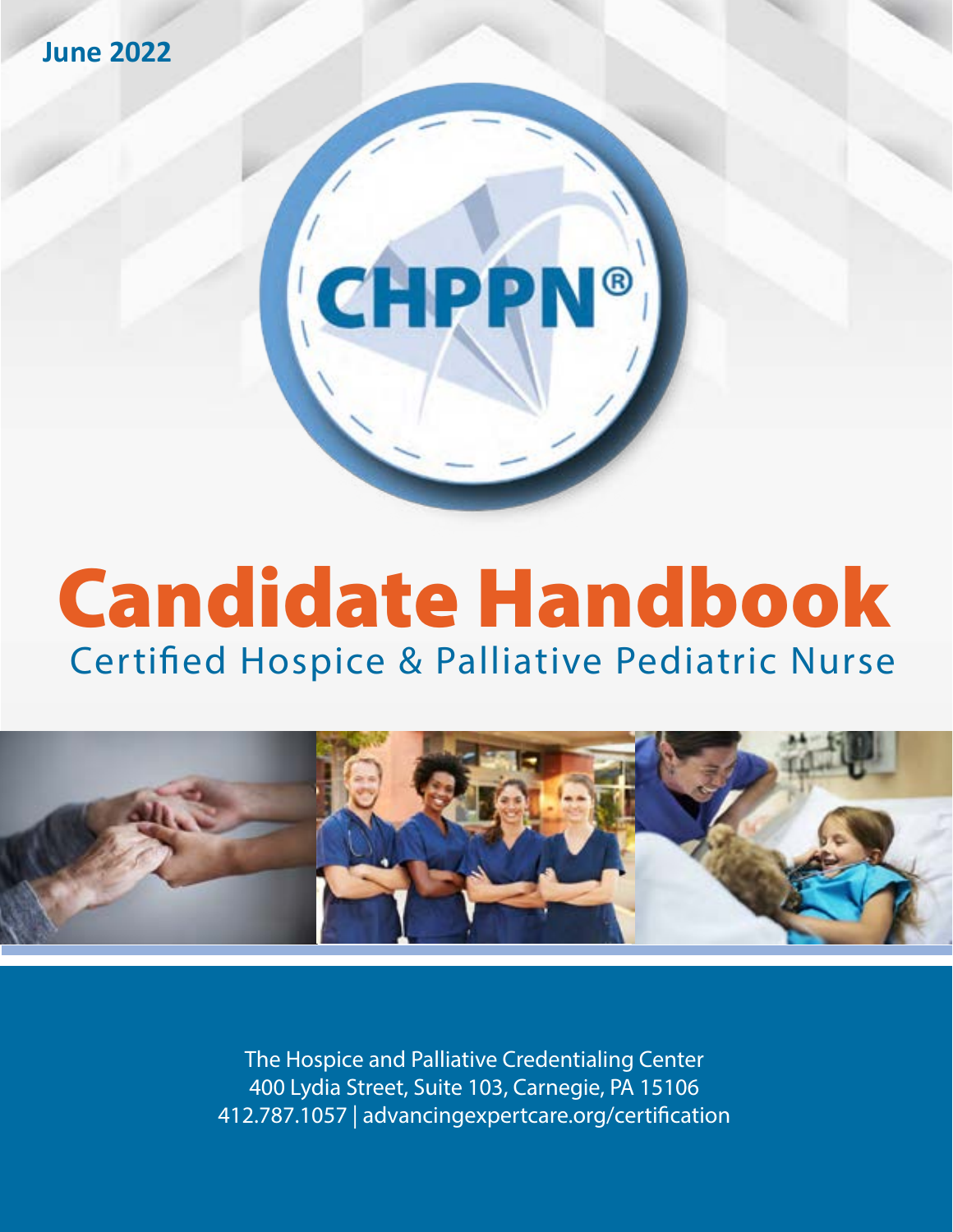The Hospice and Palliative Credentialing Center (HPCC) provides specialty certification examinations for health care professionals: advanced practice registered nurses, registered nurses, pediatric registered nurses, licensed practical/vocational nurses, and nursing assistants. Information regarding the hospice and palliative pediatric registered nurse examination, testing policies and procedures and an application form can be found in this Candidate Handbook. Candidate Handbooks for other HPCC certification examinations are also available. HPCC certification exams are computer-based and offered at PSI Test Center locations and by live remote proctoring. Deadlines are firm and strictly enforced.

All inquiries regarding the certification program should be addressed to HPCC.

**HPCC** 400 Lydia Street, Suite 103 Carnegie, PA 15106 Telephone: 412-787-1057 Fax: 412-787-9305 Email: hpcc@goHPCC.org Website: [advancingexpertcare.org/certification](http://advancingexpertcare.org/certification)

PSI is the professional testing company contracted by HPCC to assist in the development, administration, scoring and analysis of the HPCC certification examinations.

All inquiries regarding the application process, test administration and the reporting of scores should be addressed to PSI.

PSI 18000 W. 105th St. Olathe, KS 66061-7543 Telephone: (Toll free) 833-256-1422 Fax: 913-895-4651 Email: info@psionline.com Website: <http://schedule.psiexams.com>

Your signature on the application certifies that you have read all portions of this Candidate Handbook and application.

#### **HPCC MISSION STATEMENT**

HPCC is the premier national credentialing organization that advances expert care in serious illness through state-of-the-art certification of continuing competency in hospice and palliative care.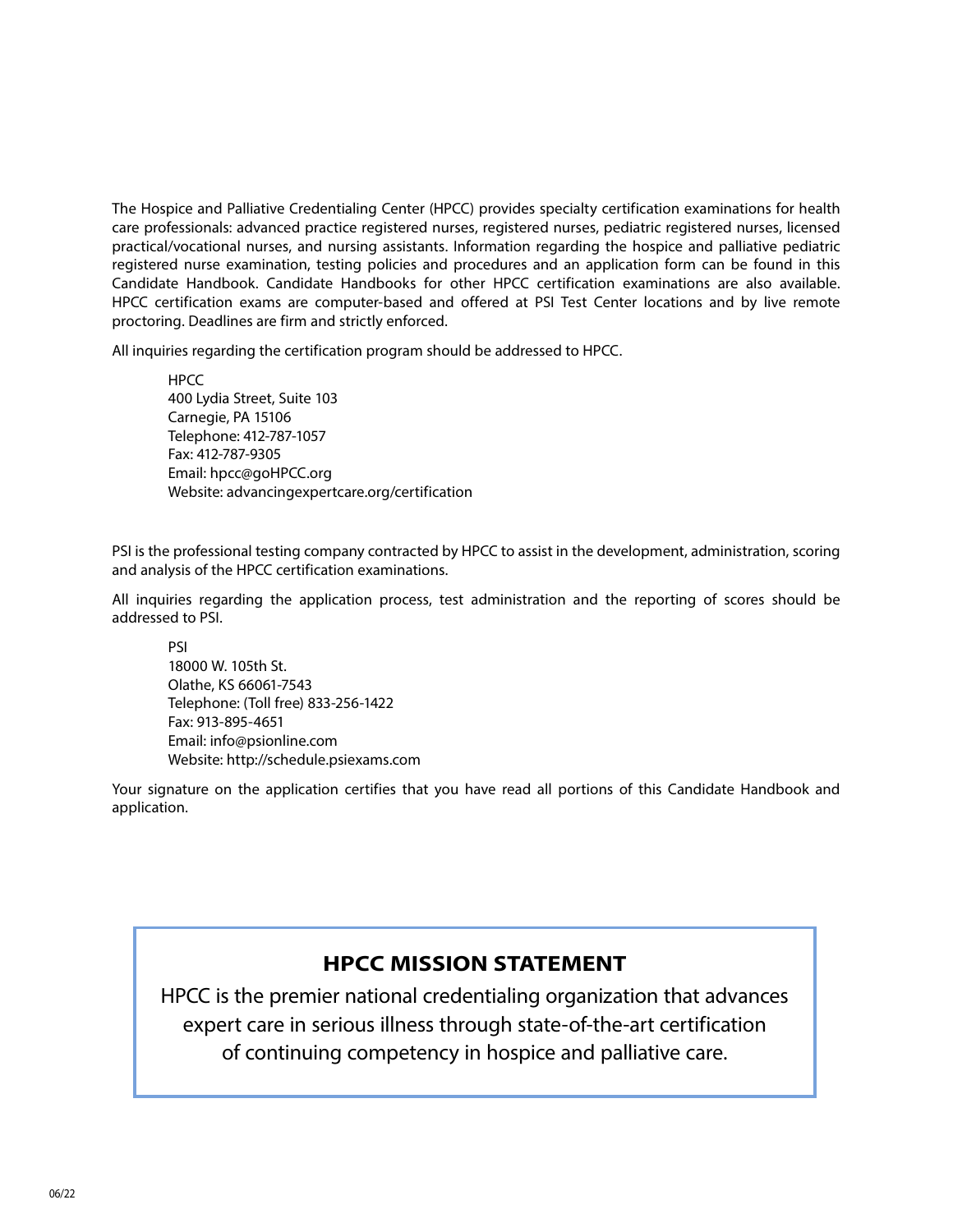

# TABLE OF CONTENTS

| SECTION 1: GENERAL INFORMATION 1                 |  |
|--------------------------------------------------|--|
|                                                  |  |
| Statement of Non-Discrimination Policy 1         |  |
|                                                  |  |
|                                                  |  |
|                                                  |  |
|                                                  |  |
| Examination Windows and Application Deadlines2   |  |
|                                                  |  |
|                                                  |  |
|                                                  |  |
| Examination Appointment Changes 3                |  |
| Requests for Special Examination Accommodations3 |  |
|                                                  |  |
|                                                  |  |
|                                                  |  |
|                                                  |  |
|                                                  |  |
|                                                  |  |
|                                                  |  |
|                                                  |  |
|                                                  |  |
|                                                  |  |
| Copyrighted Examination Questions5               |  |
|                                                  |  |
|                                                  |  |
|                                                  |  |
|                                                  |  |
|                                                  |  |
|                                                  |  |
|                                                  |  |

| Re-Test Assured Program (Effective March 2022)  9 |
|---------------------------------------------------|

[SECTION 2: CERTIFICATION EXAMINATION FOR](#page-14-0) 

| HOSPICE AND PALLIATIVE PEDIATRIC REGISTERED NURSES11 |
|------------------------------------------------------|
|                                                      |
| Definition of Hospice and Palliative Care  11        |
|                                                      |
|                                                      |
|                                                      |
|                                                      |
| Detailed Content Outline Information12               |
|                                                      |
|                                                      |
|                                                      |
| 2022 HPCC EXAMINATION APPLICATION 19                 |
|                                                      |
| REOUEST FOR SPECIAL EXAMINATION                      |
|                                                      |
| DOCUMENTATION OF DISABILITY-RELATED NEEDS26          |

Copyright © 2021. Hospice and Palliative Credentialing Center (HPCC). All rights reserved. No part of this publication may be reproduced or transmitted in any form or by any means, electronic or mechanical, including photocopy or recording, or any information and retrieval system, without permission in writing from the Hospice and Palliative Credentialing Center (HPCC).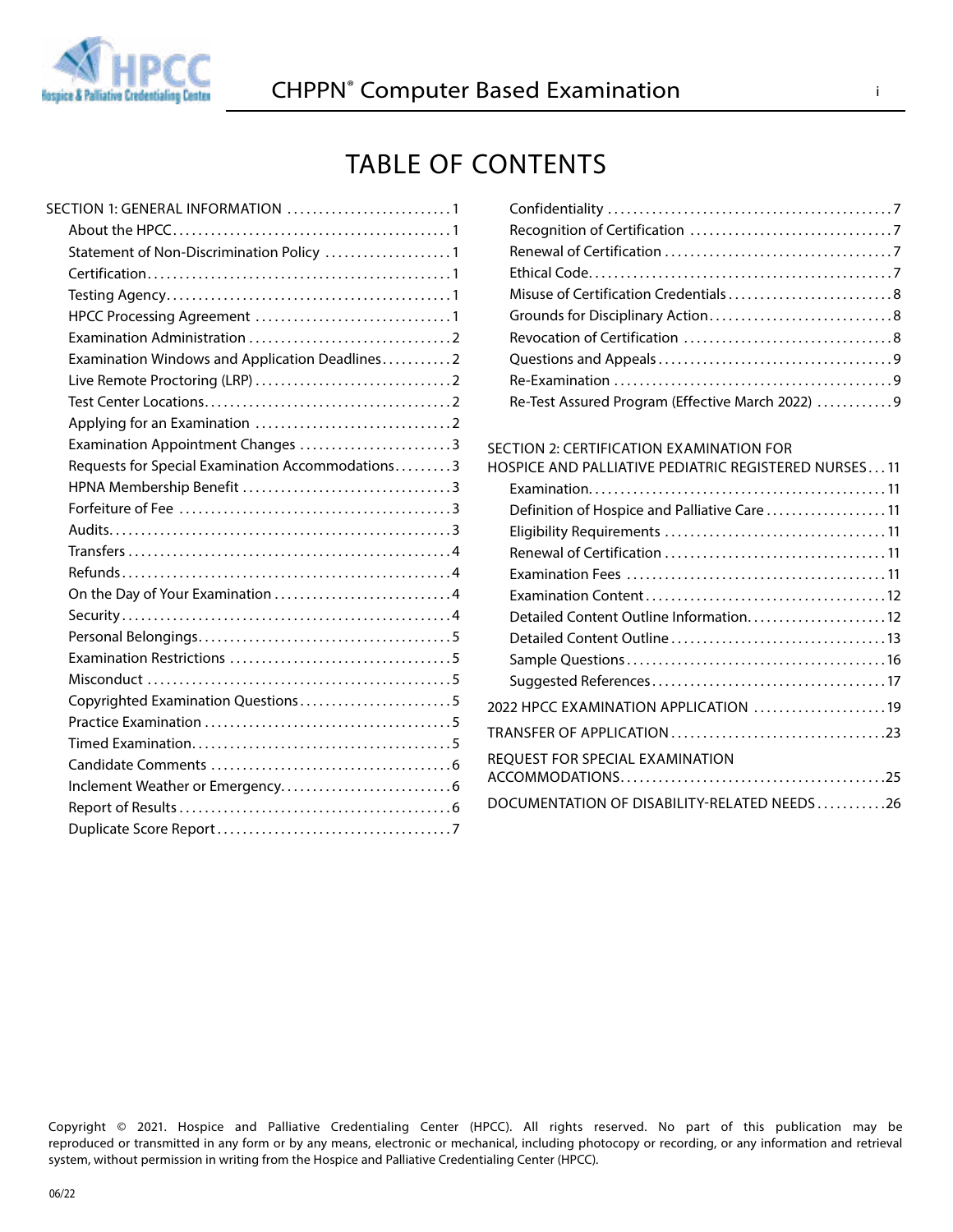

This page is intentionally left blank.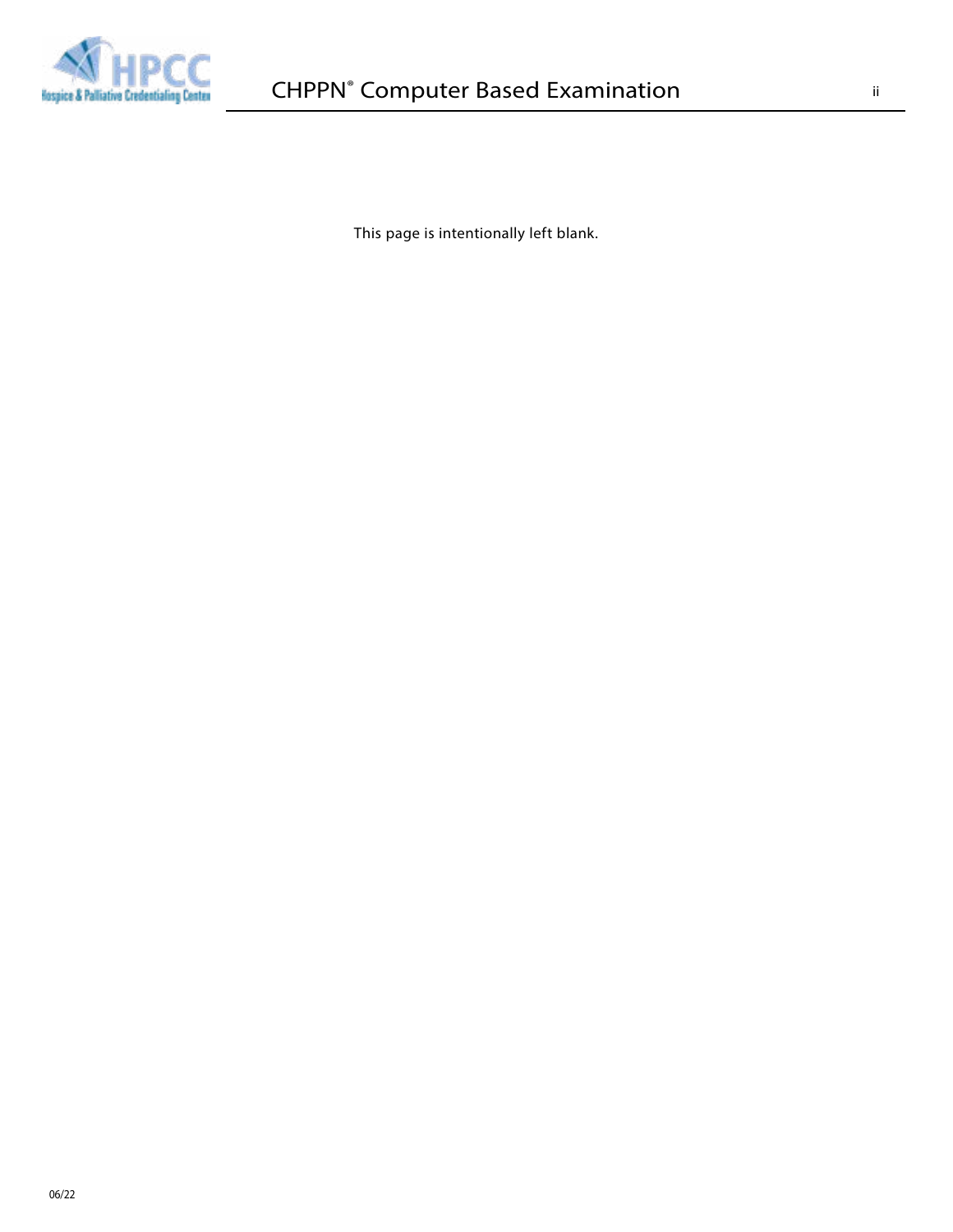<span id="page-4-0"></span>

# SECTION 1: GENERAL INFORMATION

# **ABOUT THE HPCC**

The Hospice and Palliative Credentialing Center (HPCC) was incorporated in 1993 as the National Board for Certification of Hospice Nurses (NBCHN) to develop a program of certification for the specialty practice of hospice and palliative nursing. The HPCC has been affiliated with the Hospice Nurses Association (HNA), now Hospice and Palliative Nurses Association (HPNA), since its inception. The first certification examination for Hospice Nurses was given in 1994, and in 1998, initial certificants were required to renew their credential for the first time. HPCC has expanded its mission and now provides specialty examinations for several members of the nursing team: advanced practice registered nurses, registered nurses, pediatric registered nurses, licensed practical/vocational nurses, and nursing assistants. Currently there are over 15,000 individuals certified by HPCC.

The HPCC Board of Directors is a competency-based Board that oversees all aspects of the certification program. The composition of the Board includes certified representatives from HPCC certification programs and may include a certified nurse in a nursing specialty other than hospice and palliative care, and a public Board member. HPCC has the responsibility for development, administration and maintenance of the examinations in conjunction with a testing agency, PSI.

# **STATEMENT OF NON-DISCRIMINATION POLICY**

The HPCC does not discriminate among applicants on the basis of age, gender identity, race, ethnicity, religion, national origin, disability, sexual orientation or marital status.

### **CERTIFICATION**

The HPCC endorses the concept of voluntary, periodic certification for all hospice and palliative advanced practice registered nurses, registered nurses, pediatric registered nurses, licensed practical/vocational nurses, and nursing assistants. It focuses specifically on the individual and is an indication of current competence in a specialized area of practice. Certification in hospice and palliative care is highly valued and provides formal recognition of competence.

The purpose of certification is to promote delivery of comprehensive hospice and palliative care through the certification of qualified hospice and palliative professionals by:

- 1. Recognizing formally those individuals who meet the eligibility requirements for and pass an HPCC certification examination or complete the recertification process.
- 2. Encouraging continuing personal and professional growth in the practice of hospice and palliative care.
- 3. Establishing and measuring the level of knowledge required for certification in hospice and palliative care.
- 4. Providing a national standard of requisite knowledge required for certification; thereby assisting the employer, public and members of the health professions in the assessment of hospice and palliative care.

#### **TESTING AGENCY**

PSI Services is the professional testing agency contracted by the HPCC to assist in the development, administration, scoring and analysis of the HPCC certification examinations. PSI services also include the processing of examination applications and the reporting of scores to candidates who take the examinations. PSI is a leader in the testing industry, offering certification, licensing, talent assessment and academic solutions worldwide.

#### **HPCC PROCESSING AGREEMENT**

HPCC agrees to process your application subject to your agreement to the following terms and conditions:

- 1. To be bound by and comply with HPCC rules relating to eligibility, certification, renewal and recertification, including, but not limited to, payment of applicable fees, demonstration of educational and experiential requirements, satisfaction of annual maintenance and recertification requirements, compliance with the HPCC Grounds for Sanctions and other standards, and compliance with all HPCC documentation and reporting requirements, as may be revised from time to time.
- 2. To hold HPCC harmless and to waive, release and exonerate HPCC, its officers, directors, employees, committee members, and agents from any claims that you may have against HPCC arising out of HPCC's review of your application, or eligibility for certification, renewal, recertification or reinstatement, conduct of the examination, or issuance of a sanction or other decision.
- 3. To authorize HPCC to publish and/or release your contact information for HPCC approved activities and to provide your certification or recertification status and any final or pending disciplinary decisions to state licensing boards or agencies, other healthcare organizations, professional associations, employers or the public.
- 4. To only provide information in your application to HPCC that is true and accurate to the best of your knowledge. You agree to denial of eligibility, revocation or other limitation of your certification, if granted, should any statement made on this application or hereafter supplied to HPCC is found to be false or inaccurate or if you violate any of the standards, rules or regulations of HPCC.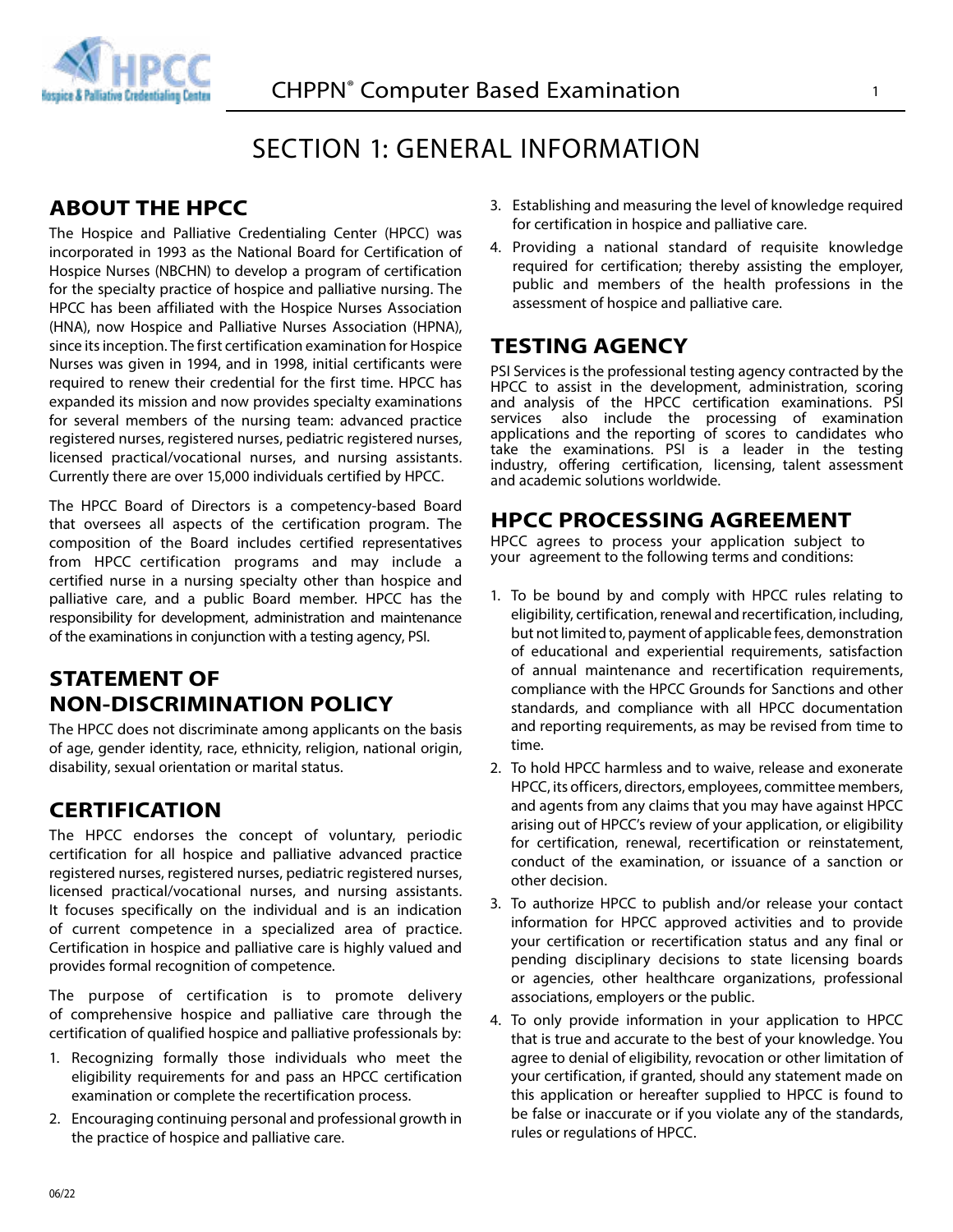<span id="page-5-0"></span>

# **EXAMINATION ADMINISTRATION**

The HPCC Examination is delivered by computer at approximately 500 PSI Test Centers geographically located throughout the United States and by live remote proctoring (LRP). The examination is administered by appointment only Monday through Friday. Appointment starting times may vary by location and the availability of a remote proctor. Evening and Saturday appointments may be scheduled based on availability. Candidates are scheduled on a first-come, first-served basis. The examination is not offered on holidays during the four offered windows – Labor Day and the Christmas Holiday (December 24-26).

#### **LIVE REMOTE PROCTORING (LRP)**

HPCC offers candidates the option to take an examination through live remote proctoring, effective September 1, 2022. LRP is a secure way for a candidate to take an examination outside of a test center utilizing technology to connect with a live professional proctor. All exam windows and application deadlines remain the same for exams administered at a testing center or via live remote proctoring. For additional information and specifications for LRP, visit [advancingexpertcare.org/LRP](https://advancingexpertcare.org/HPCC/Live%20Remote%20Proctoring.aspx).

#### **EXAMINATION WINDOWS AND APPLICATION DEADLINES**

Applications that are received before the application "Start Date" or after the application "Deadlines" as posted below will be returned to the applicant unprocessed.

**Applications are processed for the corresponding testing window ONLY as indicated in the chart below.**

| <b>TESTING</b><br><b>WINDOW</b> | Application<br><b>Start Date</b> | Paper<br>Application<br>Deadline | Online<br>Application<br>Deadline |
|---------------------------------|----------------------------------|----------------------------------|-----------------------------------|
| March 1-<br>March 31            | December 1                       | January 15                       | February 15                       |
| June 1-<br>June 30              | March 1                          | April 15                         | May 15                            |
| September 1-<br>September 30    | June 1                           | July 15                          | August 15                         |
| December 1 -<br>December 31     | September 1                      | October 15                       | November 15                       |

To apply for an HPCC examination, complete the application online or mail the application included with this handbook to PSI. All applications must be **RECEIVED** at PSI by the application deadline.

Advanced Practice Registered Nurses applying for initial certification **MUST** submit transcripts and a copy of current APRN license as part of the application process.

# **TEST CENTER LOCATIONS**

A current listing of approximately 500 Test Centers with specific address information can be viewed at [advancingexpertcare.org/](http://advancingexpertcare.org/certification) [certification.](http://advancingexpertcare.org/certification)

#### **APPLYING FOR AN EXAMINATION**

#### THE APPLICATION PROCESS

There are two ways to apply for the HPCC Certification Examination. Candidates may access the application process through the HPCC at [advancingexpertcare.org/certification](http://advancingexpertcare.org/certification). **FAXED APPLICATIONS ARE NOT ACCEPTED**.

1. **Online Application and Scheduling**: You may complete the application and scheduling process in one online session by visiting [advancingexpertcare.org/certification](http://advancingexpertcare.org/certification). The computer screens will guide you through the application/scheduling process. After the application information and payment using a credit card (VISA, MasterCard, AMEX, Discover) have been submitted, eligibility will be confirmed or denied and you will be prompted to schedule an examination appointment at a test center or for live remote proctoring or supply additional eligibility information.

OR

2. **Paper Application and Scheduling**: Complete and mail to PSI the paper application included in this handbook and appropriate fee (credit card, personal check, cashier's check or money order). A paper application is considered complete only if all information requested is complete, legible and accurate; if the candidate is eligible for the examination; and if the appropriate fee accompanies the application. **A paper application that is incomplete or late will be returned, unprocessed**.

PSI will process the paper application and within approximately two weeks will send a confirmation notice including a website address and toll-free telephone number to contact PSI to schedule an examination appointment or live remote proctor exam (see following table). If eligibility cannot be confirmed, notification why the application is incomplete will be sent. If a confirmation of eligibility notice is not received within 4 weeks, contact PSI at 833-256-1422.

| If you contact PSI by 3:00 p.m.<br>Central Time on | Your examination may be<br>scheduled as early as |
|----------------------------------------------------|--------------------------------------------------|
| Monday                                             | Wednesday                                        |
| Tuesday                                            | Thursday                                         |
| Wednesday                                          | Friday (Saturday if available)                   |
| Thursday                                           | Monday                                           |
| Friday                                             | Tuesday                                          |

Be prepared to confirm a test center location or live remote proctored and a preferred date and time. You will be asked to provide your unique identification number that was provided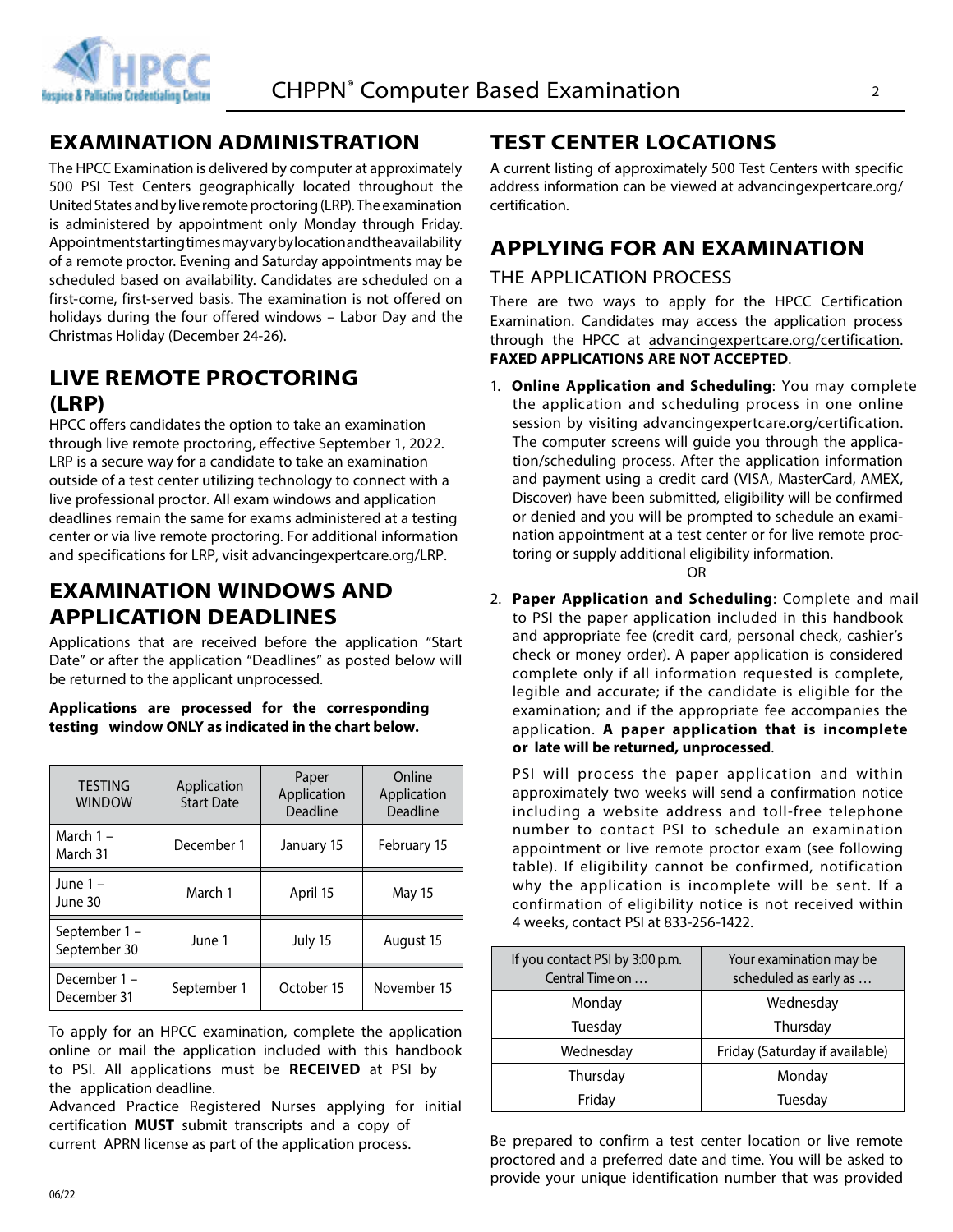

on your confirmation notice. When you call to schedule an appointment for examination, you will be notified of the time to report to the Test Center or to sign-on for your live remote exam. Please make a note of it because you will NOT receive an admission letter with appointment confirmation. If an email address is provided you will be sent an email confirmation notice.

You are allowed to take only the examination scheduled. Unscheduled candidates (walk-ins) are not tested.

#### **EXAMINATION APPOINTMENT CHANGES**

You may change your test center exam to an LRP exam or change your LRP exam to a test center exam. There is not a limit to the number of times a candidate can switch their testing mode between LRP and a Test Center as long as these changes are made within the greater than 24 hours prior to the exam timeframe we have laid out in the handbook. You may reschedule an appointment for examination at no charge by calling PSI at 833-256-1422 or rescheduling online at <http://schedule.psiexams.com>greater than 24 business hours prior to the scheduled examination session. Appointments MUST be rescheduled within the SAME TESTING WINDOW.

A candidate may change the testing date and time as many times as needed if it is within the testing window AND at least 24 hours before the scheduled exam. (i.e., A candidate has a test time for LRP at 10:00 AM on 06/04. On 06/02 the candidate changes the LRP test appointment to 06/20 at 2 PM. On 06/15 the candidate decides to take the exam at a test site, the candidate is permitted to change the test appointment again. A candidate may NOT change the test from a June window to a September window without cancelling the exam (if scheduled), completing the transfer request form and submitting a \$100 transfer fee. If a candidate misses the exam, the candidate contacts PSI and requests an extension. PSI contacts HPCC and HPCC decides if the candidate can retest in the next window with or without a fee.)

| If your Examination is<br>scheduled on | You must contact PSI to reschedule<br>the Examination by 3:00 p.m.<br>Central Time by the previous |  |  |
|----------------------------------------|----------------------------------------------------------------------------------------------------|--|--|
| Monday                                 | Saturday                                                                                           |  |  |
| Tuesday                                | Sunday                                                                                             |  |  |
| Wednesday                              | Monday                                                                                             |  |  |
| Thursday                               | Tuesday                                                                                            |  |  |
| Friday                                 | Wednesday                                                                                          |  |  |
| Saturday                               | Thursday                                                                                           |  |  |
| Sunday                                 | Friday                                                                                             |  |  |

# **REQUESTS FOR SPECIAL EXAMINATION ACCOMMODATIONS**

The HPCC and PSI comply with the Americans with Disabilities Act (ADA) and are committed to ensuring that individuals with

disabilities or impairments are not deprived of the opportunity to take the examination solely by reason of a disability or impairment, as required and defined by the relevant provisions of the law. Special testing arrangements will be considered for these individuals, provided that an appropriate written application request for accommodation is received by PSI by the application deadline and the request is approved. Please complete the online form at [https://psi-cdexp.zendesk.com/hc/](https://psi-cdexp.zendesk.com/hc/en-us/requests/new?ticket_form_id=360000150872) [en-us/requests/new?ticket\\_form\\_id=360000150872.](https://psi-cdexp.zendesk.com/hc/en-us/requests/new?ticket_form_id=360000150872) Attach the Documentation of Disability-Related Needs form (which must be completed by an appropriate licensed professional) with your online request. Candidates with questions regarding exam accommodations may call PSI at 800-367-1565 ext. 6750.

#### **HPNA MEMBERSHIP BENEFIT**

The Hospice and Palliative Nurses Association is a membership organization offering only individual memberships. Affiliated with HPCC, HPNA is a nursing membership organization whose mission is to advance nursing expertise in hospice and palliative care through education, advocacy, leadership, and research.

Persons applying for a certification examination who are current HPNA members PRIOR to applying for the HPCC examination are entitled to the HPNA member discounted examination fee as a membership benefit. The membership benefit must be obtained at least two business days before applying for a certification examination. See "Examination Fees" section for the applicable examination. Candidates MUST include their HPNA membership number on their exam application in order to receive the discounted fee.

#### **FORFEITURE OF FEE**

A candidate who:

- 1. fails to cancel an examination greater than 24 hours prior to the scheduled testing session;
- 2. fails to report for an examination appointment;
- 3. arrives less than 15 minutes BEFORE the examination appointment start time;
- 4. fails to provide proper identification that matches your eligibility email at the Test Center or LRP; or
- 5. fails to submit required audit documentation if selected for audit

will forfeit the examination fee and must reapply for the examination by submitting a new application, documentation and full examination fee, or request a transfer as outlined in the Transfers section below.

#### **AUDITS**

To ensure the integrity of eligibility requirements, HPCC will audit a percentage of randomly selected applications each year. Candidates whose applications are selected for audit will be notified and required to provide documentation of their professional license and verification of practice hours. <sup>0</sup>6/22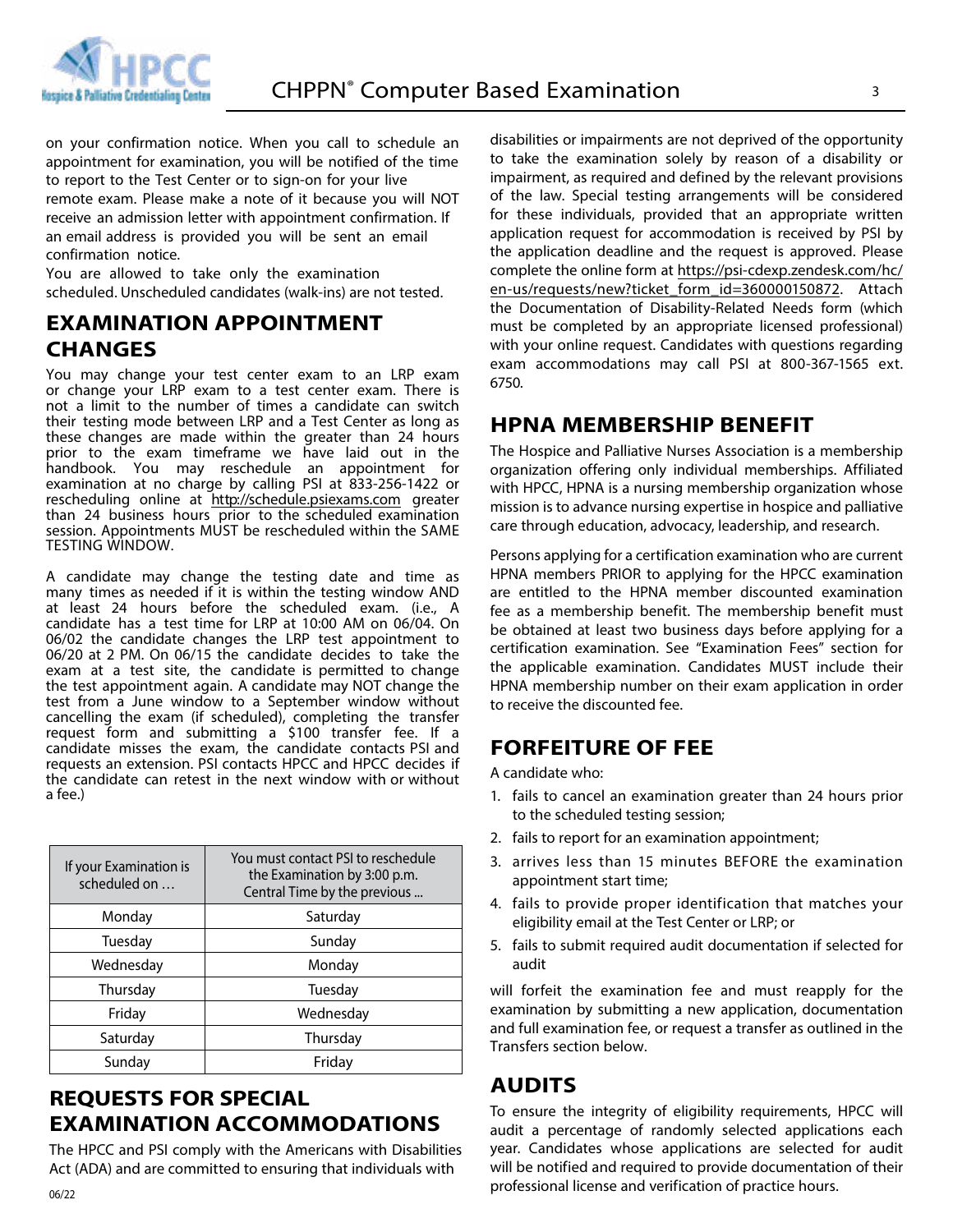<span id="page-7-0"></span>

#### **TRANSFERS**

Candidates who, for any reason, are unable to sit for the examination in the window for which they applied AND canceled their examination greater than 24 hours before their scheduled appointment may request a transfer. This transfer will allow the candidates to forward their application fee to the **next testing window only.** Extensions of transfers will not be permitted.

Request for this transfer must be made in writing using the Transfer of Application form at the back of this handbook and sent to PSI via mail or facsimile along with a \$100 transfer fee payable to PSI Services Inc. by credit card, personal check, cashier's check or money order. The request must be received no later than 30 days following the last day of the original testing window. Once the request is received and processed, the candidate will receive notification from PSI with instructions regarding scheduling their appointment when the next application window opens.

Telephone calls and/or electronic mail messages are not accepted as transfer requests. However, a phone call must be made to PSI (833-256-1422) to cancel the scheduled appointment. The call to cancel must be made greater than 24 business hours prior to the scheduled appointment.

Transfer requests made after the timeframe outlined on page 3 will not be honored.

#### **REFUNDS**

Due to the nature of computer-based testing and the ability to reschedule your appointment within the testing window, no refund requests will be honored. Candidate substitutions are not permitted.

#### **ON THE DAY OF YOUR EXAMINATION (TEST CENTER)**

On the day of your examination appointment, report to the Test Center 15 minutes before your scheduled testing time. Once you enter the Test Center, look for the signs indicating PSI Test Center check-in.

To gain admission to the Test Center, you must present two forms of identification. The primary form must match the name on your eligibility email, be government issued, current and include your photograph. You will also be required to sign a roster for verification of identity. No temporary IDs are allowed.

Examples of valid primary forms of identification are:

- 1. Driver's license with photograph
- 2. State identification card with photograph
- 3. Passport with photograph
- 4. Military identification card with photograph

Employment ID cards, student ID cards, social security cards and any type of temporary identification are NOT acceptable as primary identification, but may be used as secondary

identification if they include your name and signature. Candidates are prohibited from misrepresenting their identities or falsifying information to obtain admission to the Test Center.

At the testing carrel, you will be prompted on-screen to enter your unique identification number. Your photograph, taken before beginning the examination, will remain on-screen throughout your examination session. This photograph will also print on your score report.

#### **ON THE DAY OF YOUR EXAMINATION (LIVE REMOTE PROCTORING)**

Before your live remote proctoring exam:

Complete a system check prior to your scheduled exam

Log-in from the comfort of your home, office, or testing environment at your assigned exam time

Complete a 360-degree room scan of your testing environment and work area

Show your government issued ID (military ID is not accepted for LRP)

If you're using a work computer, you must have administrative rights for the secure download before the exam and you must be able to disable the firewall for remote access.

#### **SECURITY**

PSI administration and security standards are designed to ensure all candidates are provided the same opportunity to demonstrate their abilities. The Test Center and LRP is continuously monitored by audio and video surveillance equipment for security purposes.

The following security procedures apply during the examination:

- Examinations are proprietary. No cameras, notes, tape recorders, pagers or cellular phones are allowed in the testing room. Possession of a cellular phone or other electronic devices is strictly prohibited and will result in dismissal from the examination.
- No calculators are allowed.
- No guests, visitors or family members are allowed in the testing room or reception areas.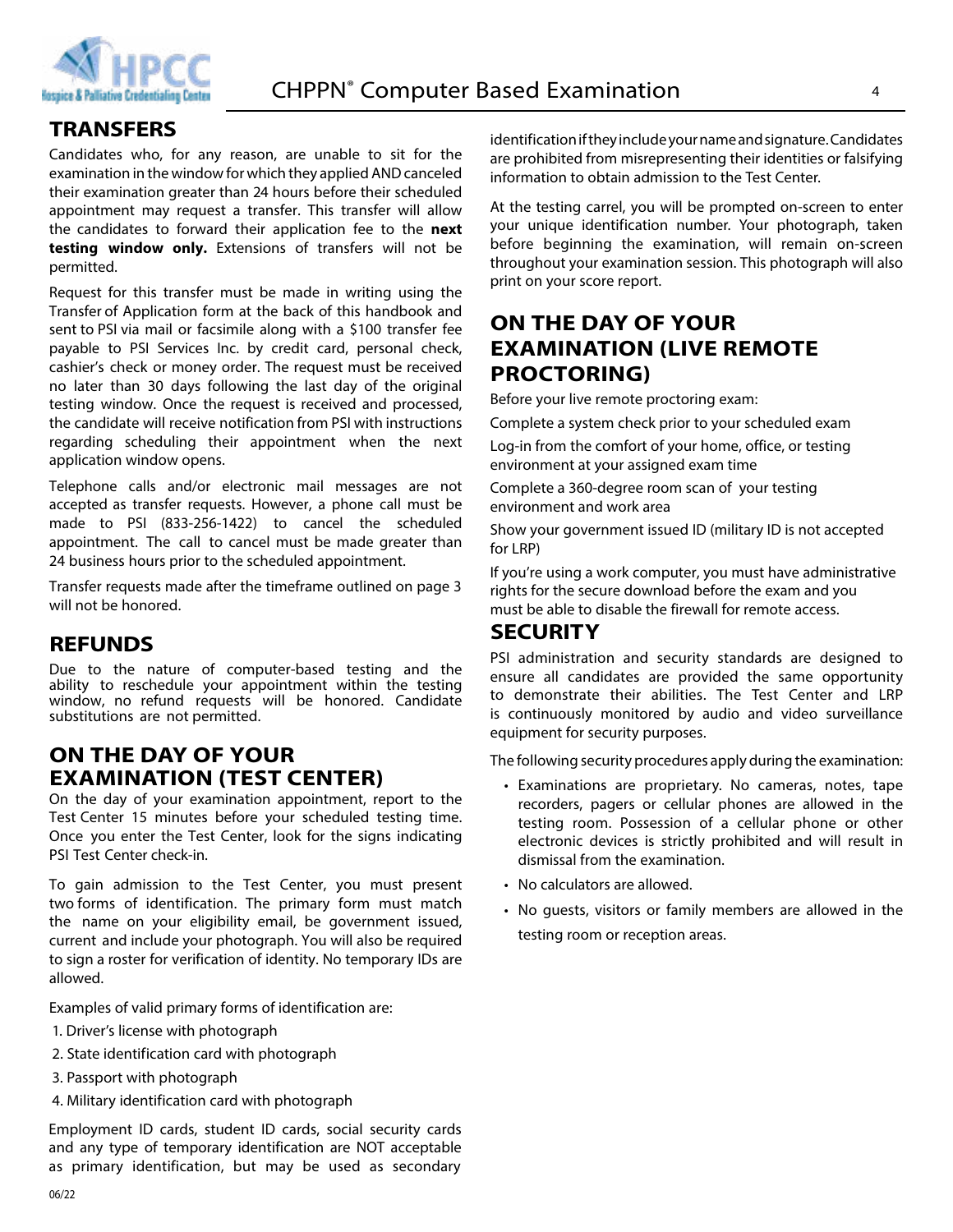<span id="page-8-0"></span>

#### **PERSONAL BELONGINGS**

No personal items, valuables, or weapons should be brought to the Test Center. Only wallets and keys are permitted. Coats must be left outside the testing room. You will be provided a soft locker to store your wallet and/or keys with you in the testing room. You will not have access to these items until after the examination is completed. Please note the following items will not be allowed in the testing room except securely locked in the soft locker.

- watches
- hats
- wallets
- keys

Once you have placed everything into the soft locker, you will be asked to pull out your pockets to ensure they are empty. If all personal items will not fit in the soft locker you will not be able to test. The site will not store any personal belongings.

If any personal items are observed in the testing room after the examination is started, you will be dismissed and the administration will be forfeited.

### **EXAMINATION RESTRICTIONS**

- Pencils will be provided during check-in.
- You will be provided with one piece of scratch paper at a time to use during the examination, unless noted on the sign-in roster for a particular candidate. You must return the scratch paper to the supervisor at the completion of testing, or you will not receive your score report.
- No documents or notes of any kind may be removed from the Test Center.
- No questions concerning the content of the examination may be asked during the examination.
- Eating, drinking or smoking will not be permitted in the Test Center.
- You may take a break whenever you wish, but you will not be allowed additional time to make up for time lost during breaks.

### **EXAMINATION RESTRICTIONS - LRP**

- You may have 1 sheet of paper and 1 pencil. You will be asked to show the proctor both sides of the paper.
- You will be asked to tear up the paper in view of the proctor when the exam ends.
- Electronic devices are not allowed in the testing area
- No questions concerning the content of the examination may be asked during the examination.
- Eating, drinking or smoking will not be permitted during the

exam

• No one is allowed in the testing area while the exam is in progress.

#### **MISCONDUCT**

If you engage in any of the following conduct during the examination you may be dismissed, your scores will not be reported and examination fees will not be refunded. Examples of misconduct are when you:

- create a disturbance, are abusive, or otherwise uncooperative;
- display and/or use electronic communications equipment such as pagers, cellular phones;
- talk or participate in conversation with other examination candidates;
- give or receive help or are suspected of doing so;
- leave the Test Center during the administration;
- attempt to record examination questions or make notes;
- attempt to take the examination for someone else;
- are observed with personal belongings, or
- are observed with notes, books or other aids without it being noted on the roster.

# **COPYRIGHTED EXAMINATION QUESTIONS**

All examination questions are the copyrighted property of HPCC. It is forbidden under federal copyright law to copy, reproduce, record, distribute or display these examination questions by any means, in whole or in part. Doing so may subject you to severe civil and criminal penalties.

### **PRACTICE EXAMINATION**

Prior to attempting the timed examination, you will be given the opportunity to practice taking an examination on the computer. The time you use for this practice examination is NOT counted as part of your examination time. When you are comfortable with the computer testing process, you may quit the practice session and begin the timed examination.

### **TIMED EXAMINATION**

Following the practice examination, you will begin the timed examination. Before beginning, instructions for taking the examination are provided on-screen. The following is a sample of what the computer screen will look like when you are attempting the examination.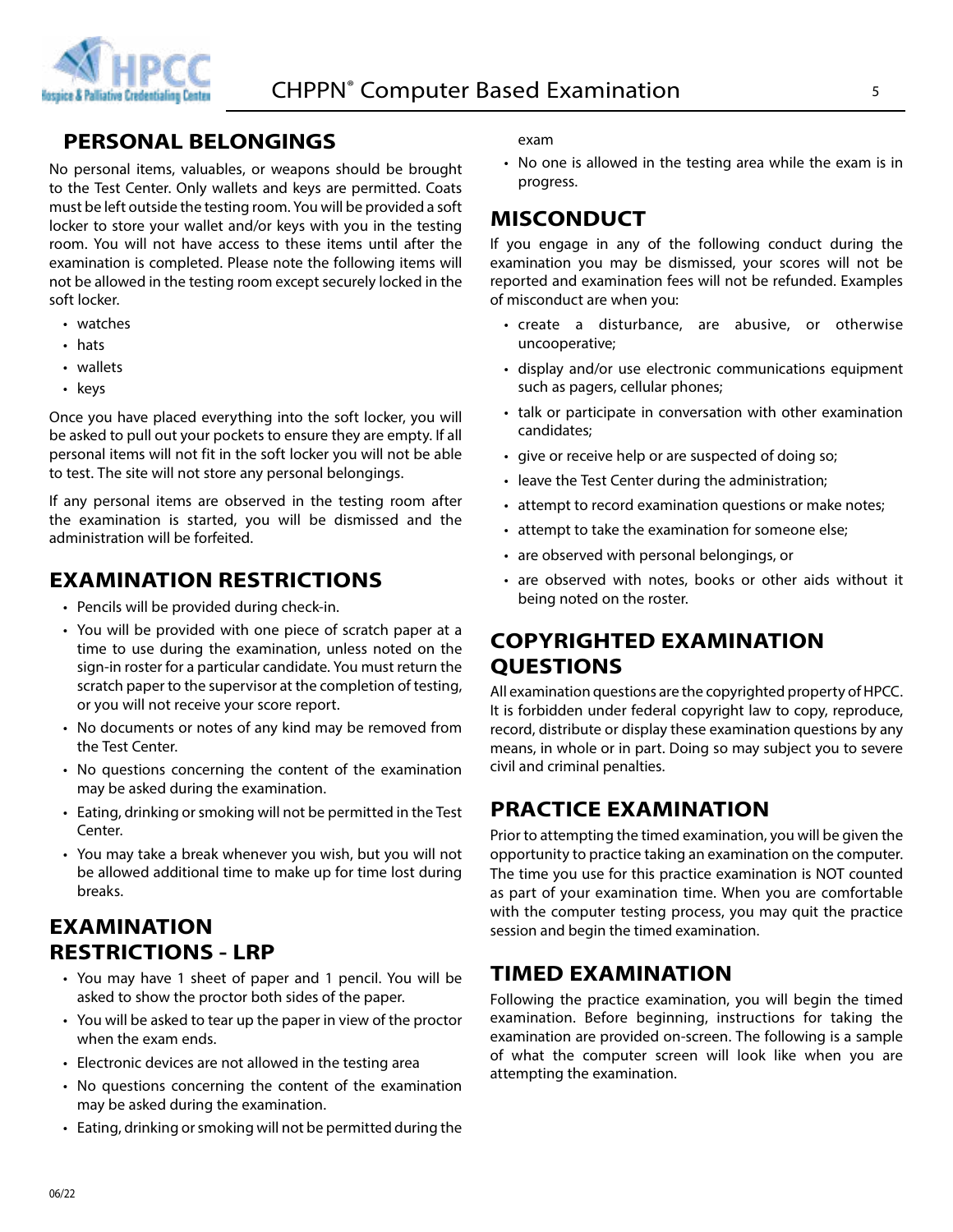<span id="page-9-0"></span>



The computer monitors the time you spend on the examination. The examination will terminate if you exceed the time limit. You may click on the Time button in the lower right portion of the screen to monitor your time. A digital clock indicates the time remaining for you to complete the examination. The time feature may also be turned off during the examination.

Only one examination question is presented at a time. The question number appears in the lower right portion of the screen. The entire examination question appears on-screen (i.e., stem and four options labeled – A, B, C and D). **Indicate your choice by either entering the letter of the option you think is correct (A, B, C or D) or clicking on the option using the mouse. To change your answer, enter a different option by entering in the letter in the response box or by clicking on the option using the mouse.** You may change your answer as many times as you wish during the examination time limit.

To move to the next question, click on the forward arrow (>) in the lower right portion of the screen. This action will move you forward through the examination question by question. If you wish to review any question or questions, click the backward arrow (<) or use the left arrow key to move backward through the examination.

The computer-based test (CBT) is set up in a linear format. In a linear format the candidate answers a predetermined number of questions. The examination questions do not become increasingly more difficult based on answers to previous questions. Answer selections may be changed as many times as necessary during the allotted time.

A question may be left unanswered for return later in the examination session. Questions may also be bookmarked for later review by clicking in the blank square to the right of the Time button. Click on the double arrows  $(>>)$  to advance to the next unanswered or bookmarked question on the examination. To

identify all unanswered and bookmarked questions, repeatedly click on the double arrows (>>). When the examination is completed, the number of questions answered is reported. If not all questions have been answered and there is time remaining, return to the examination and answer those questions. Be sure to answer each question before ending the examination. There is no penalty for guessing.

#### **CANDIDATE COMMENTS**

You may provide comments for any examination question during the computerized examination **by clicking on the Comment button** to the left of the Time button. This opens a dialogue box to enter comments. Because of test security considerations, you will not receive individual replies about the content of examination questions, nor will you be permitted to review examination questions after completing the examination. At conclusion of the examination, you will also be asked to complete a short evaluation and a survey about the examination administration conditions.

#### **INCLEMENT WEATHER, EMERGENCY, OR TECHNICAL PROBLEMS**

In the event of inclement weather or unforeseen emergencies on the day of an examination, the HPCC and PSI will determine whether circumstances warrant the cancellation, and subsequent rescheduling, of an examination. The examination will usually not be rescheduled if the Test Center personnel are able to open the Test Center.

You may visit the [www.](https://www.psionline.com/openings)psionline.com/openings website prior to the examination to determine if PSI has been advised that any Test Centers are closed. Every attempt is made to administer the examination as scheduled; however, should an examination be canceled at a Test Center, all scheduled candidates will receive notification following the examination regarding rescheduling or reapplication procedures.

If power to a Test Center is temporarily interrupted during an administration, your examination will be restarted. The responses provided up to the point of interruption will be intact, but for security reasons the questions will be scrambled.

If you experience issues during an LRP exam, contact PSI technical/customer support 833-518-7459. PSI may ask to access your computer remotely to help resolve technical problems.

#### **REPORT OF RESULTS**

After completing the examination, at a test center or LPR you are asked to complete a short survey and an evaluation of your examination experience. For Test Centers, you are then are instructed to report to the examination proctor to receive your score report. Scores are reported in printed form only, in person or by U.S. mail. Scores are not reported over the telephone, by electronic mail or by facsimile.

Score reports for LRP candidates will be emailed to the candidates.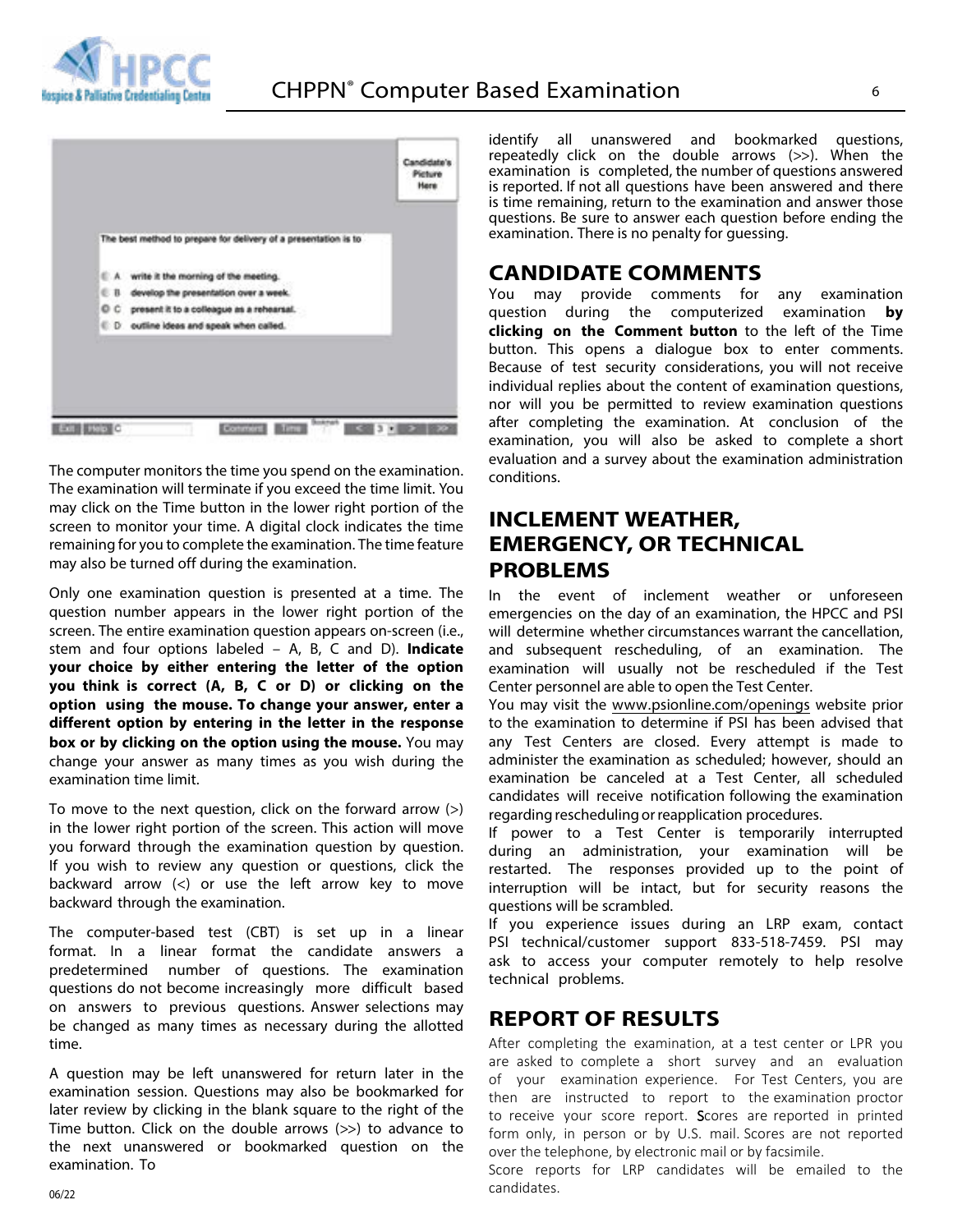<span id="page-10-0"></span>

Your score report will indicate a "pass" or "fail." Additional detail is provided in the form of raw scores by major content category. Test scores are reported as raw scores and scaled scores. A raw score is the number of correctly answered questions; a scaled score is statistically derived from the raw score. Your total score determines whether you pass or fail; it is reported as a scaled score ranging between 0 and 99.

The methodology used to set the minimum passing score for each examination is the Angoff method, applied during the performance of a Passing Point Study by a panel of content experts. The experts evaluated each question on the respective examination to determine how many correct answers are necessary to demonstrate the knowledge and skills required for the designation. The candidate's ability to pass the examination depends on the knowledge and skill displayed during the examination, not on the performance of other candidates.

The minimum scaled score needed to pass the examinations has been set at 75 scaled score units. The reason for reporting scaled scores is that different forms (or versions) of the examinations may vary in difficulty. As new forms of the examinations are introduced each year, a certain number of questions in each content area are replaced. These changes may cause one form of the examination to be slightly easier or harder than another form. To adjust for these differences in difficulty, a procedure called "equating" is used. The goal of equating is to ensure fairness to all candidates.

In the equating process, the minimum raw score (number of correctly answered questions) required to equal the scaled passing score of 75 is statistically adjusted (or equated). For instance, if an examination is determined to be more difficult than the previous form of the examination, then the minimum raw passing score required to pass will be slightly lower than the original raw passing score. If the examination is easier than the previous form of the examination, then the minimum raw score will be higher. Equating helps to assure that the scaled passing score of 75 represents the same level of competence no matter which form of an examination the candidate takes.

In addition to the candidate's total scaled score and scaled score required to pass, raw scores (the actual number of questions answered correctly) are reported for the major categories on the content outline. The number of questions answered correctly in each major category is compared to the total number of questions possible in that category on the score report (e.g., 15/20). Content categorical information is provided to assist candidates in identifying areas of relative strength and weakness; however, passing or failing the examination is based only on the candidate's total scaled score.

#### **DUPLICATE SCORE REPORT**

06/22

You may purchase additional copies of your score report at a cost of \$25 per copy. Requests must be submitted to PSI,

in writing, within twelve months after the examination. The request must include your name, unique identification number, mailing address, telephone number, date of examination and examination taken. Submit this information with the required fee payable to PSI Services Inc. Duplicate score reports will be mailed within approximately five business days after receipt of the request and fee.

#### **CONFIDENTIALITY**

Individual examination scores are released ONLY to the individual candidate. Results will not be given over the telephone, fax or email.

### **RECOGNITION OF CERTIFICATION**

Eligible candidates who pass an HPCC certification examination are eligible to use the respective registered designation after their names.

- **Advanced Certified Hospice and Palliative Nurse Examination: ACHPN®**
- **Certified Hospice and Palliative Nurse Examination: CHPN®**
- **Certified Hospice and Palliative Pediatric Nurse Examination: CHPPN®**
- **Certified Hospice and Palliative Licensed Nurse Examination: CHPLN®**
- **Certified Hospice and Palliative Nursing Assistant Examination: CHPNA®**

Each certification expires after a period of four years unless it is renewed by the individual (see "Renewal of Certification" section). A registry of certified hospice and palliative certificants will be maintained by the HPCC and may be used for: 1) employer, accrediting body or public verification of an individual's credential; 2) publication; 3) special mailings or other activities.

#### **RENEWAL OF CERTIFICATION**

Attaining certification is an indication of a well-defined body of knowledge. Renewal of the certification is required every four years to maintain certified status. Initial certification or renewal of certification is valid for four years.

It is the certificant's responsibility to apply for renewal by the required application deadline, posted at [advancingexpertcare.](http://advancingexpertcare.org/certification) [org/certification](http://advancingexpertcare.org/certification). HPCC attempts to provide certificants with renewal notices, but failure to receive a notice does not relieve the certificant from the responsibility to apply for renewal by the application deadline.

#### **Certificants who do not renew before the expiration date of their credential will not be able to use the credential after that date.**

Please refer to Section 2 of the handbook for specific information regarding renewal of certification.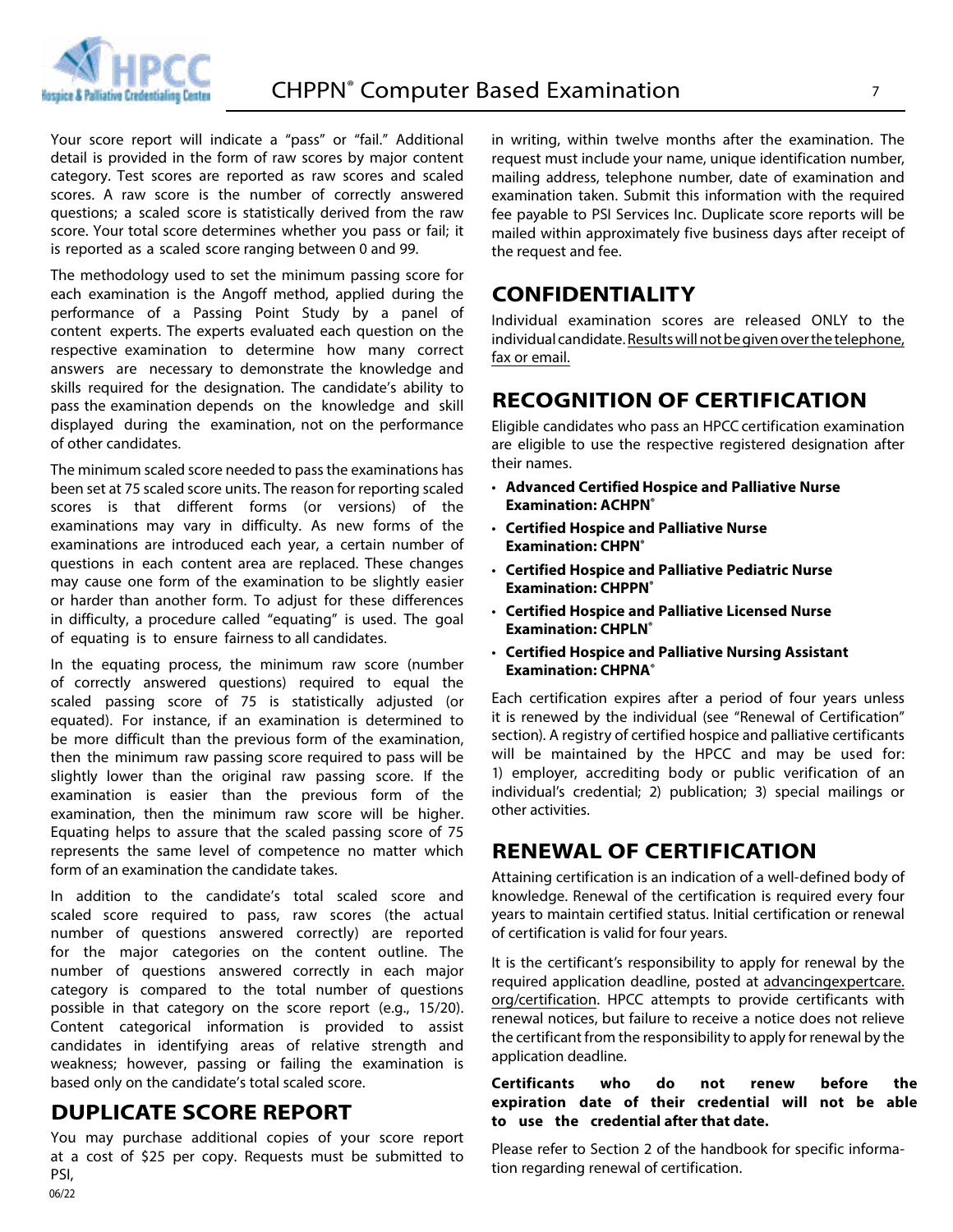<span id="page-11-0"></span>

# **ETHICAL CODE**

HPCC has a responsibility to ensure the integrity of all processes and products of its certification programs to the public, the professionals, the employers and its certificants. Therefore, HPCC considers the Hospice and Palliative Nurses Association (HPNA) Code of Ethics as the essential ethical framework for honoring human dignity and professional accountability for conduct. HPCC upholds the high standards for credentialing agencies established by two national accreditation organizations, the Accreditation Board for Specialty Nursing Certification (ABSNC) and the National Commission for Certifying Agencies (NCCA).

#### **MISUSE OF CERTIFICATION CREDENTIALS**

Please be advised that once certified, the designated credential may only be used by the certified individual during the four-year time period designated on the certificate. Failure to successfully recertify requires the individual to **stop use of the credential immediately** after the credential has expired. Any other use, or use of the HPCC Trademark without permission from the HPCC Board of Directors, is fraudulent.

HPCC will thoroughly investigate all reports of an individual or corporation fraudulently using an HPCC credential and/ or any other HPCC trademarks. If proof is obtained that an unauthorized individual or corporation has used the credential or trademark, HPCC will notify the appropriate individual with documented proof and state that HPCC has no record of the individual's or corporation's authorization to use the credential or trademark. Immediate remediation will be requested of the appropriate individual. If corrective actions are not completed and fraudulent use continues after 30 days, a letter will be sent by the Director of Credentialing to the appropriate individual's employer. Continued fraudulent use after 45 days of first notification will be reported to nursing boards and/or published for professional or consumer notification at the discretion of the HPCC Board of Directors.

Failure to meet these standards may result in revocation.

HPCC may deny, suspend or revoke any individual's certification for due cause through disciplinary action.

# **GROUNDS FOR DISCIPLINARY ACTION**

The following conditions or behaviors by applicants or certificants constitute grounds for disciplinary action by the HPCC:

- 1. Ineligibility for certification, regardless of when the ineligibility is discovered.
- 2. Any violation of an HPCC rule or procedure, as may be revised from time to time, and any failure to provide information required or requested by HPCC, or to update (within thirty days) information previously provided to HPCC, including but not limited to, any failure to report to HPCC in

a timely manner an action, complaint, or charge that relates to rules 6-8 of these grounds for disciplinary action.

- 3. Unauthorized possession of, use of, distribution of, or access to:
	- a. HPCC examinations
	- b. Certificates
	- c. Logo of HPCC
	- d. Abbreviations related thereto
	- e. Any other HPCC documents and materials, including but not limited to, misrepresentation of self, professional practice or HPCC certification status, prior to or following the grant of certification by HPCC, if any.
- 4. Any examination irregularity, including but not limited to, copying answers, permitting another to copy answers, disrupting the conduct of an examination, falsifying information or identification, education or credentials, providing and/or receiving unauthorized advice about examination content before, during, or following the examination. [Note: the HPCC may refuse to release an examination score pending resolution of an examination irregularity.]
- 5. Obtaining or attempting to obtain certification or renewal of certification for oneself or another by a false or misleading statement or failure to make a required statement, or fraud or deceit in any communication to HPCC.
- 6. Gross or repeated negligence, incompetence or malpractice in professional work, including, but not limited to, habitual use of alcohol or any drug or any substance, or any physical or mental condition that currently impairs competent professional performance or poses a substantial risk to patient health and safety.
- 7. Limitation, sanction, revocation or suspension by a health care organization, professional organization, or other private or governmental body, relating to nursing practice, public health or safety, or nursing certification.
- 8. Any conviction of a felony or misdemeanor directly relating to nursing practice and/or public health and safety. An individual convicted of a felony directly related to nursing practice and/or public health and safety shall be ineligible to apply for HPCC certification or renewal of certification for a period of three (3) years from the exhaustion of appeals.

Any disciplinary complaint must be written in a letter to the HPCC President, c/o Chief Executive Officer, HPCC, 400 Lydia Street, Suite 103, Carnegie, PA 15106.

### **REVOCATION OF CERTIFICATION**

Admittance to the examination will be denied or certification will be revoked for any of the following reasons:

- 1. Falsification of an application or documentation provided with the application.
- 2. Failure to pay the required fee.
- 3. Revocation or expiration of current nursing license.
- 4. Misrepresentation, misuse or fraudulent use of the HPCC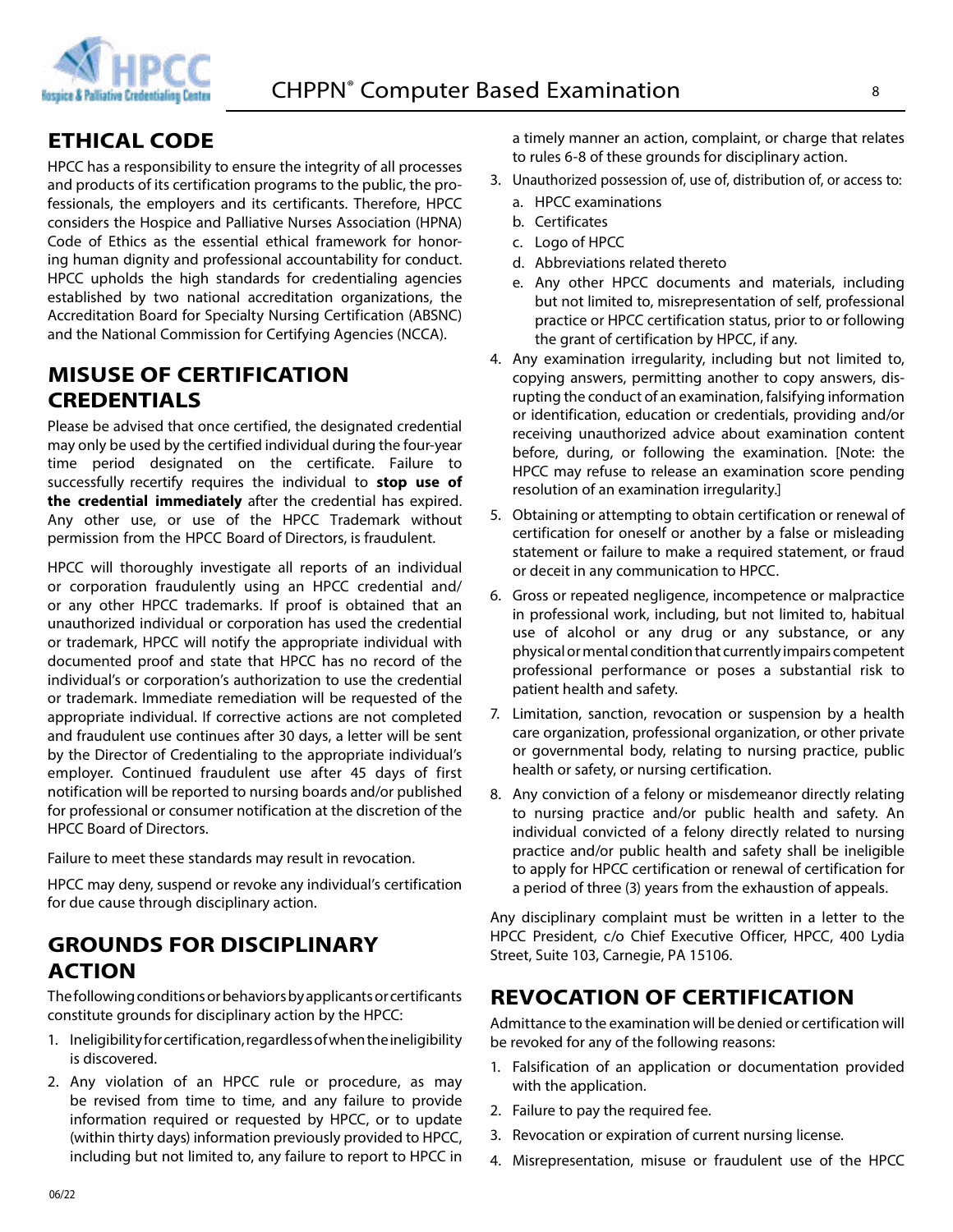

credentials.

- 5. Unauthorized possession of, use of, distribution of, or access to HPCC exams.
- 6. Any examination irregularity, including but not limited to, copying answers, permitting another to copy answers, disrupting the conduct of an examination, falsifying information or identification, education or credentials, providing and/or receiving unauthorized advice about exam content before, during, or following the examination.
- 7. Gross repeated negligence, incompetence, or malpractice in professional work.
- 8. Limitation, sanction, revocation or suspension by a healthcare organization, professional organization, or other private or governmental body, relating to nursing practice, public health or safety, or nursing certification.
- 9. Any conviction of a felony or misdemeanor directly relating to nursing practice and/or public health and safety.

#### **QUESTIONS AND APPEALS**

HPCC provides an opportunity for candidates to question any aspect of the certification program. HPCC will respond to any question as quickly as possible, generally within a few days.

Candidates are invited to call 412-787-1057 or send an email message to hpcc@goHPCC.org for any questions. In addition, HPCC has an appeals policy to provide a review mechanism for challenging an adverse decision, such as denial of eligibility for the examination or revocation of certification. It is the responsibility of the individual to initiate the appeal process by written request to the HPCC President, c/o Chief Executive Officer, HPCC, 400 Lydia Street, Suite 103, Carnegie, PA 15106 within 30 calendar days of the circumstance leading to the appeal.

#### **RE-EXAMINATION**

Unsuccessful candidates may repeat the certification exam provided they meet HPCC's eligibility criteria at the time they apply for re-examination.

Candidates who do not pass the HPCC certification examination may follow these steps to reapply:

- 1. Submit a new application and test fee to PSI. (See page 2) If your application was submitted March 2022 or later, please see if you are eligible to apply for the reTEST Assured program (below)."
- 2. Candidates are required to wait until the next testing window to retest.
- 3. Unlimited testing is allowed if candidates are unsuccessful.

### **RETEST ASSURED PROGRAM (EFFECTIVE MARCH 2022)**

Unsuccessful candidates who applied to test in 2022 may

repeat the certification exam provided they meet HPCC's eligibility criteria at the time they applied for re-examination.

Candidates who do not pass the HPCC certification examination may follow these steps to reapply for the reTEST Assured program:

- 1. Submit a new application and select "reTEST Assured" with the \$125 test fee.
- 2. Candidates are required to wait until the next testing window to retest.
- 3. Candidates must retest in the next three windows to be eligible for the reTEST Assured program.
- 4. Candidates submit the reTEST Assured application for the window candidates are going to retest.
- 5. Candidates can use the reTEST Assured program one-time after submitting a new application.
- 6. Candidates who fail the examination after using reTEST Assured must submit an initial application and fee.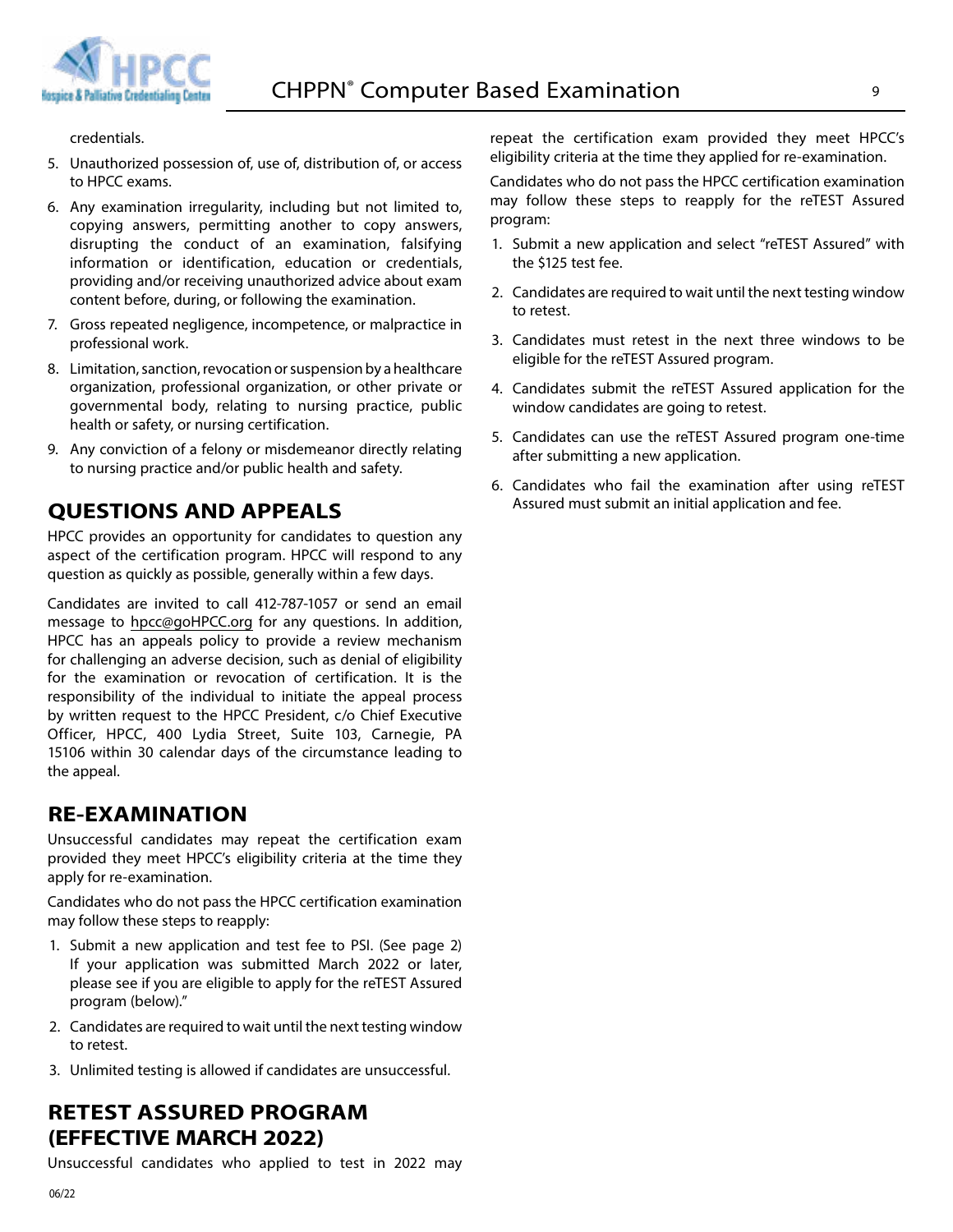

This page is intentionally left blank.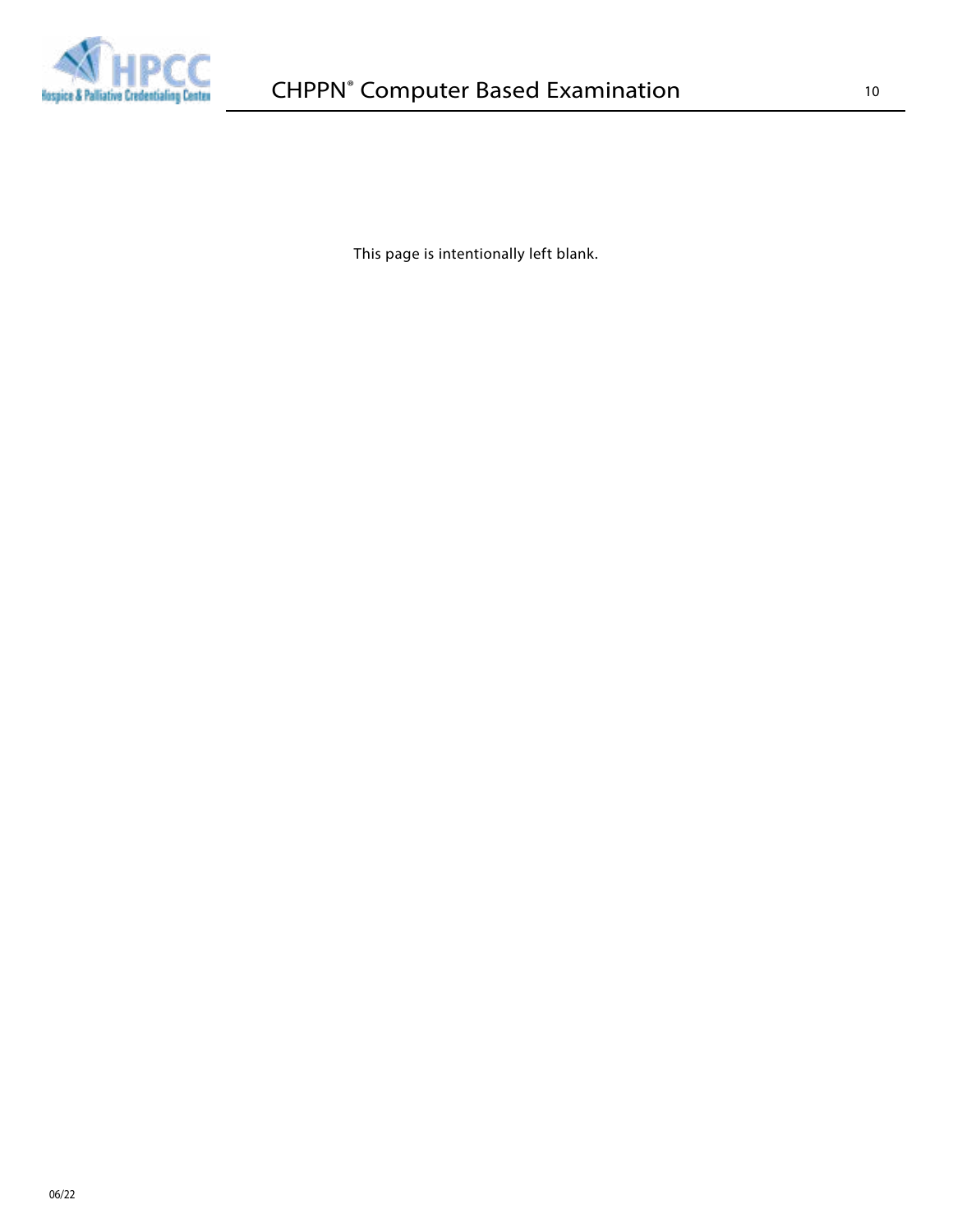<span id="page-14-0"></span>

# SECTION 2: CERTIFICATION EXAMINATION FOR HOSPICE AND PALLIATIVE PEDIATRIC REGISTERED NURSES

#### **ACCREDITATION OF THE CERTIFICATION EXAMINATION**

The HPCC Advanced Certified Hospice and Palliative Nurse (CHPPN<sup>®</sup>) exam has fulfilled the accreditation requirements of the Accreditation Board for Specialty Nursing Certification (ABSNC). ABSNC grants accreditation through a process of peer review and determination that a specialty nursing certification organization has the essential components and met the high standards established by ABSNC. More information about accreditation can be found at [advancingexpertcare.org/certification.](http://advancingexpertcare.org/certification)

CMS (Centers for Medicare & Medicaid Services) has added the Hospice and Palliative Credentialing Center (HPCC) to the list of recognized national certifying bodies for NPs and CNSs at the advanced practice level.

Note: Because of state to state variations, we advise APRN potential applicants to check with your state board of nursing and the Centers for Medicare and Medicaid Services (CMS) to determine requirements for licensure and billing prior to exam application.

#### **EXAMINATION**

The Certification Examination for Hospice and Palliative Pediatric Registered Nurses consists of a 150 multiple-choice items, of which 135 have equal weight for scoring. The examination includes 15 non-scored "pretest" or "trial" items that are interspersed throughout the examination. Performance on the pretest questions does not affect your examination score. The examination presents each question with four response alternatives (A, B, C, D). One of those represents the best response. You will be permitted three hours to complete this examination. Candidates achieving a passing score on this examination will be awarded the **Certified Hospice and Palliative Pediatric Registered Nurse (CHPPN® ) credential.** 

The HPCC, with the advice and assistance of PSI, prepares the examinations. Individuals with expertise in pediatric hospice and palliative nursing practice write the questions and review them for relevancy, consistency, accuracy and appropriateness.

#### **DEFINITION OF HOSPICE AND PALLIATIVE CARE**

Hospice and palliative care is the provision of care for the patient with serious illness and their family with the emphasis on their physical, psychosocial, emotional and spiritual needs. This is accomplished in collaboration with an interdisciplinary team in diverse settings including: inpatient, home, or residential hospice; acute care hospitals or palliative care units; long-term

care facilities; rehabilitation facilities; home settings; ambulatory or outpatient palliative care primary care or specialty clinics; veterans' facilities; correctional facilities; homeless shelters; and mental health settings.

Hospice and palliative interdisciplinary team members serve in a variety of roles including: expert clinicians, educators, researchers, administrators, consultants, case managers, program developers/coordinators, and/or policymakers. Moreover, hospice and palliative care includes holistic assessment of the patient and family, offering information to allow more informed decision-making, meticulous pain and symptom management, determination and optimization of functional status, and support of coping patterns.

### **ELIGIBILITY REQUIREMENTS**

To be eligible for the CHPPN<sup>®</sup> Examination, an applicant must fulfill the following requirements.

- 1. Hold a current, unrestricted active registered nurse license in the United States, its territories or the equivalent in Canada.
- 2. Hospice and palliative pediatric nursing practice of 500 hours in the most recent 12 months or 1000 hours in the most recent 24 months prior to applying for the examination.

### **RENEWAL OF CERTIFICATION**

The Certified Hospice and Palliative Pediatric Nurse (CHPPN®) certificant must submit the Certified Hospice and Palliative Pediatric Nurse Hospice and Palliative Accrual for Recertification (CHPPN<sup>®</sup> HPAR) application for renewal of certification as early as one year before the certification expiration date.

The CHPPN<sup>®</sup> HPAR requires renewal of certification by fulfilling practice hour requirements and by accruing points through various professional development activities.

Note: Reactivation of credential: Candidates who miss the deadline for recertification may reactivate their expired credential using the HPAR process. Reactivation by testing is not an option and is not retroactive. Reactivation will be available for three years after expiration of credential.

See HPAR packet for details regarding submission and fees for renewal and reactivation. For more information contact the National Office at 412-787-1057 or visit the website [advancingexpertcare.org/certification](http://advancingexpertcare.org/certification) for details.

#### **EXAMINATION FEES**

**All exam fees remain the same for taking an examination at a Test Center or by live remote proctoring.**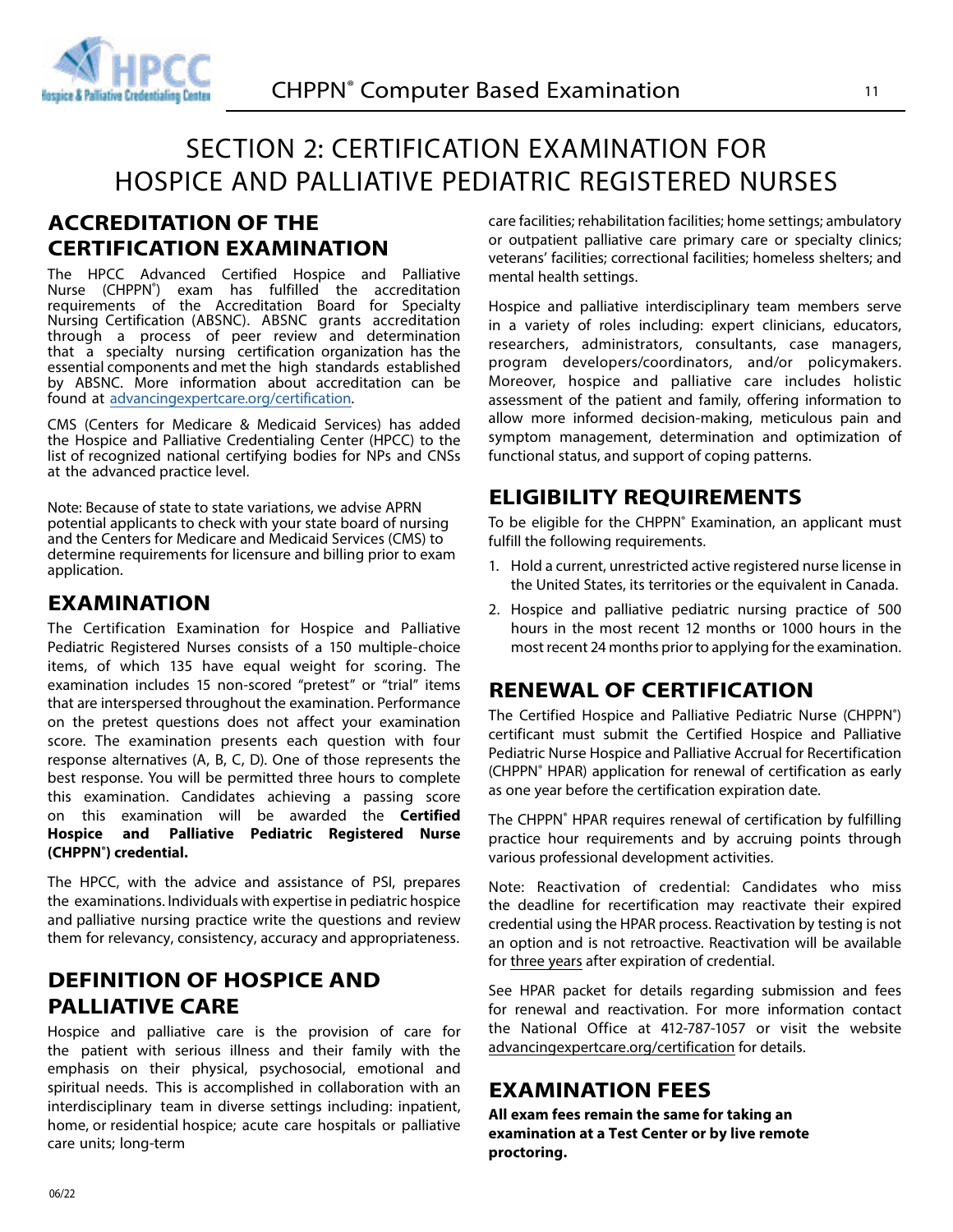<span id="page-15-0"></span>

#### **Applicants Applying for INITIAL Certification**

| <b>Applicants Applying for RENEWAL of Certification</b> |         |  |
|---------------------------------------------------------|---------|--|
| Non-HPNA members                                        | \$415   |  |
| HPNA members prior to submitting application            | $$285*$ |  |

(Renewal through CHPPN® HPAR only)

|                  | HPNA members prior to submitting application | $$240*$ |
|------------------|----------------------------------------------|---------|
| Non-HPNA members |                                              | \$380   |
|                  |                                              |         |

\*See "HPNA Membership Benefit" on page 3.

#### **Applicants Applying for reTEST Assured**

Both HPNA members and non-HPNA members \$125

Retake an exam in one of the next three testing windows if a candidate does not initially pass the certification examination. Applicant must submit application for reTEST Assured during the window the applicant is retesting. See RETEST ASSURED PROGRAM on page 8.

Exam application fees may be paid by credit card (MasterCard, VISA, AMEX or Discover), personal check, cashier's check or money order (payable to PSI Services Inc.) in U.S. dollars. DO NOT SUBMIT CASH. All fees must be submitted with the application to be **RECEIVED** by PSI by the application deadline.

Insufficient funds checks returned to PSI or declined credit card transactions will be subject to a \$15 penalty. Repayment of an insufficient funds check or declined credit card must be made with a cashier's or certified check or money order.

Receipts for fee payments are available from PSI. Contact PSI at 833-256-1422 or email mailto:AMPExamServices@psionline. com to request a receipt. Candidates also may print a receipt from the <http://schedule.psiexams.com> website. After entering your login information (either create a new user account or log

in using your username/password), from your 'My Home Page' select 'Correspondence' to print off a receipt.

#### **EXAMINATION CONTENT**

To begin your preparation in an informed and organized manner, you should know what to expect from the actual examination in terms of the content. The content outline will give you a general impression of the examination and, with closer inspection, can give you specific study direction by revealing the relative importance given to each category on the examination.

The content of the examination is directly linked to a national job analysis completed in 2018 that identified the activities performed by hospice and palliative pediatric nurses. Only those activities that were judged by hospice and palliative pediatric nurses to be important to practice for a nurse with two years of practice in hospice and palliative pediatric care are included on the examination content outline. Each question on the examination is linked to the examination content outline, and is also categorized according to the level of complexity, or the cognitive level that a candidate would likely use to respond.

- 1. Recall (RE): The ability to recall or recognize specific information is required. Approximately 25 percent of the examination requires recall on the part of the candidate.
- 2. Application (AP): The ability to comprehend, relate or apply knowledge to new or changing situations is required. Approximately 55 percent of the examination requires the candidate to apply knowledge.
- 3. Analysis (AN): The ability to analyze and synthesize information, determine solutions and/or to evaluate the usefulness of a solution is required. Approximately 20 percent of the examination requires analysis on the part of the candidate.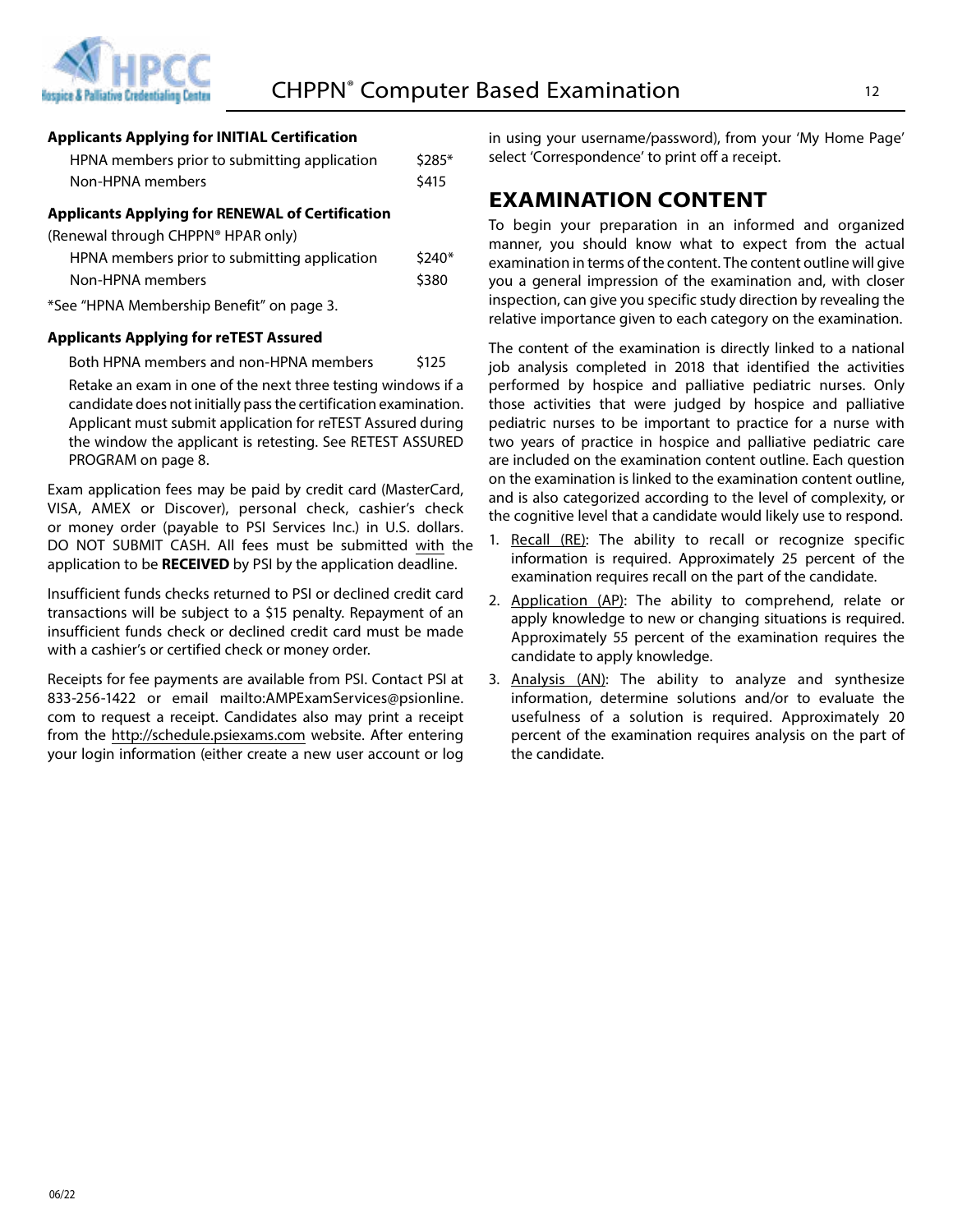<span id="page-16-0"></span>

#### **DETAILED CONTENT OUTLINE**

#### 1. **Management of Conditions and Symptoms: Neurological, Cardiovascular, Respiratory**

#### **(Recall 7; Application 13; Analysis 6 – 26 Total Items)**

- A. Identify specific patterns of progression, complications, and provide treatment for: (6 Total Items)
	- 1. neurological conditions (e.g., encephalopathy, seizure disorders)
	- 2. neuromuscular conditions (e.g., SMA, muscular dystrophy, myopathies)
	- 3. cardiac conditions (i.e., congenital or acquired)
	- 4. pulmonary conditions (e.g., cystic fibrosis, chronic ventilator dependency)
	- 5. congenital anomalies (e.g., chromosomal disorders, genetic disorders, brain malformations)
	- 6. sequelae of complications of birth (e.g., prematurity, anoxia)
- B. Apply the nursing process to the following actual or potential neurological symptoms or conditions: (8 Total Items)
	- 1. dysphagia (difficulty swallowing)
	- 2. myoclonus (spasms of a muscle or group of muscles)
	- 3. dystonia (persistent rigidity of muscles)
	- 4. paraesthesia or neuropathies
	- 5. seizures
	- 6. changes in intracranial pressure
	- 7. paralysis
	- 8. spinal cord compression
	- 9. mental status changes (e.g., agitation, restlessness, irritability, level of consciousness)
- C. Apply the nursing process to the following actual or potential cardiovascular symptoms or conditions: (4 Total Items)
	- 1. coagulation problems
	- 2. edema
	- 3. hemorrhage
- D. Apply the nursing process to the following actual or potential respiratory symptoms or conditions: (8 Total Items)
	- 1. congestion
	- 2. cough
	- 3. dyspnea
	- 4. pleural effusions
	- 5. pneumothorax
	- 6. apnea
	- 7. respiratory distress
	- 8. secretions
	- 9. pneumonia
- 2. **Management of Conditions and Symptoms: Gastrointestinal, Genitourinary, Musculoskeletal, Skin/Mucous Membrane, Nutrition, Immunology and Hematology Systems (Recall 7; Application 10; Analysis 4 – 21 Total Items)**
	- A. Identify specific patterns of progression, complications, and provide treatment for: (3 Total Items)
		- 1. hematologic, oncologic, and paraneoplastic conditions (e.g., disorders of the immune system, cancer and associated complications)
		- 2. gastrointestinal and hepatic conditions (e.g., short gut, TPN-dependent)
		- 3. metabolic disorders (e.g., leukodystrophy, Tay-Sachs disease, severe mitochrondrial disorders)
	- B. Apply the nursing process to the following actual or potential gastrointestinal symptoms or conditions: (4 Total Items)
		- 1. constipation
		- 2. diarrhea
		- 3. ascites
		- 4. nausea or vomiting
		- 5. bowel obstruction
		- 6. bleeding
		- 7. dysmotility
		- 8. reflux
	- C. Apply the nursing process to the following actual or potential genitourinary symptoms or conditions: (2 Total Items)
		- 1. urinary incontinence
		- 2. urinary retention
	- D. Apply the nursing process to the following actual or potential musculoskeletal symptoms or conditions: (3 Total Items)
		- 1. impaired mobility or complications of immobility
		- 2. deconditioning (e.g., increased weakness, decreased function, activity intolerance)
		- 3. spasticity
	- E. Apply the nursing process to the following actual or potential skin and mucous membrane symptoms or conditions: (3 Total Items)
		- 1. dry mouth
		- 2. oral lesions
		- 3. pruritis (i.e. itching)
		- 4. impaired skin integrity (e.g., wounds, pressure ulcers)
		- 5. rash
		- 6. infection (e.g., fungal, cellulitis)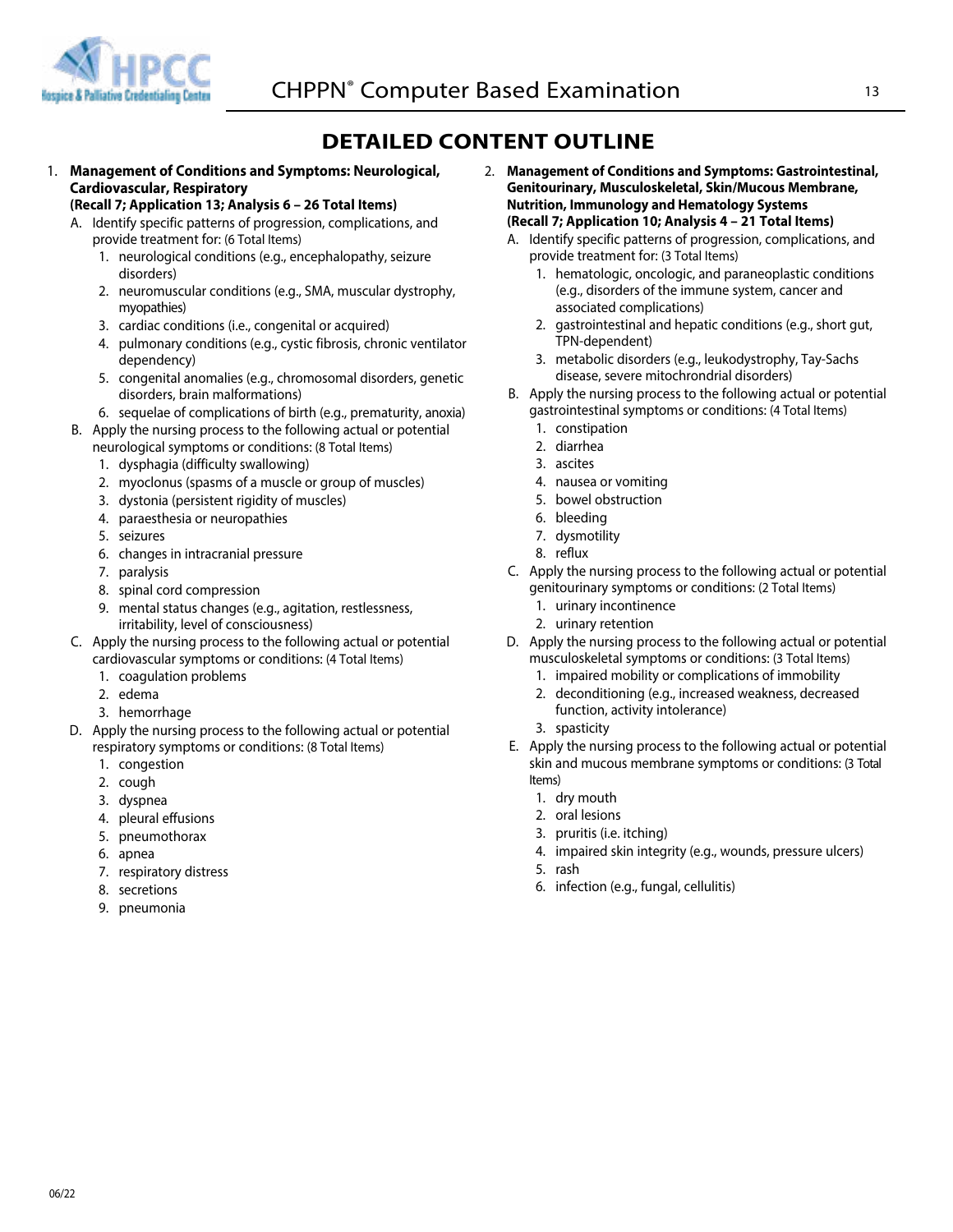

- F. Apply the nursing process to the following actual or potential nutrition-related symptoms or conditions: (4 Total Items)
	- 1. Anorexia
	- 2. cachexia or wasting
	- 3. dehydration
	- 4. electrolyte imbalance (e.g., hypercalcemia, hyperkalemia, acidosis)
	- 5. fatigue
	- 6. feeding intolerance (e.g., oral aversion, increased residuals, pain)
	- 7. failure to thrive
- G. Apply the nursing process to the following actual or potential immunology and hematology systems symptoms or conditions: (2 Total Items)
	- 1. infection or fever
	- 2. myelosuppression (e.g., anemia, neutropenia, thrombocytopenia)
- 3. **Management of Conditions and Symptoms: Psychosocial, Emotional, & End of Life**

#### **(Recall 6; Application 11; Analysis 4 – 21 Total Items)**

- A. Apply the nursing process to the following actual or potential psychosocial and emotional symptoms or conditions: (14 Total Items)
	- 1. anger
	- 2. anxiety
	- 3. denial
	- 4. depression
	- 5. fear
	- 6. grief
	- 7. guilt
	- 8. loss of hope or meaning
	- 9. sleep disturbances
	- 10. suicidal or homicidal ideation
	- 11. identity issues (e.g., sexuality)
	- 12. relationship issues (e.g., friendship, intimacy, sex)
	- 13. abandonment
- B. End of Life (7 Total Items)
	- 1. Identify symptoms the child is entering the terminal phase of condition
	- 2. Identify and respond to:
		- a. physical indicators of imminent death (e.g., mottling, changes in breathing, decreased consciousness, decreased urinary output, changes in vital signs)
		- b. psychological indicators of imminent death (e.g., letting go, near death awareness, reassurance of love and allowance to let go)
		- c. pain and symptoms at the end of life (e.g., terminal restlessness, work of breathing, palliative sedation)
	- 3. Honor cultural and spiritual beliefs at the end of life (e.g., care of the body, rituals, faith traditions)
	- 4. Provide comfort and dignity at time of death

#### 4. **Management of Pain**

#### **(Recall 4; Application 12; Analysis 6 – 22 Total Items)**

- A. Assessment (6 Total Items)
	- 1. Perform comprehensive assessment of pain
	- 2. Identify etiology of pain
	- 3. Identify types of pain or pain syndromes
	- 4. Identify factors that may influence the child's experience of pain (e.g., fear, depression, cultural issues, spirituality, socioeconomic status, developmental level, family issues)
- B. Pharmacologic Interventions (5 Total Items)
	- 1. Identify medications appropriate to severity and specific type of pain (e.g., routes, initiation, scheduling)
	- 2. Verify titration of medication to effect using baseline and breakthrough doses
	- 3. Identify dosage equivalents when changing analgesics or route of administration
	- 4. Identify the risk/benefit of adjuvant medications (e.g., NSAIDS, corticosteroids, anticonvulsants, antidepressants, CNS stimulants, neuroleptics, antispasmodics)
	- 5. Respond to medication side effects, interactions, or complications
- C. Nonpharmacologic and Complementary Interventions (5 Total Items)
	- 1. Respond to psychosocial, cultural, and spiritual issues related to pain
	- 2. Implement nonpharmacologic interventions (e.g., ice, heat, positioning)
	- 3. Facilitate complementary therapies (e.g., massage, therapeutic touch, guided imagery, acupressure, play, art, music, pet, aroma, bibliotherapy)
- D. Evaluation (6 Total Items)
	- 1. Assess for side effects, interactions, or complications of pain management
	- 2. Evaluate efficacy of pain relief interventions
	- 3. Evaluate family comprehension and participation in the pain management plan

#### 5. **Family Centered Care, Education and Advocacy (Recall 7; Application 17; Analysis 7 – 31 Total Items)**

- A. Family Support (4 Total Items)
	- 1. Assess and respond to psychosocial, spiritual, and cultural needs
	- 2. Assess and respond to family systems and dynamics (e.g., financial concerns, coping skills, physical and mental health of family caregivers)
	- 3. Facilitate effective communication among the team and between family members
	- 4. Facilitate opportunities for memory making or legacy building
	- 5. Promote family self-care activities
- B. Patient Support (3 Total Items)
	- 1. Assess developmental level of the child
	- 2. Identify child's awareness of the diagnosis, prognosis, and plan of care
	- 3. Identify the family's desire for disclosure of diagnosis, prognosis, and plan of care to the child
	- 4. Facilitate communication strategies according to the child's cognitive, verbal, and social abilities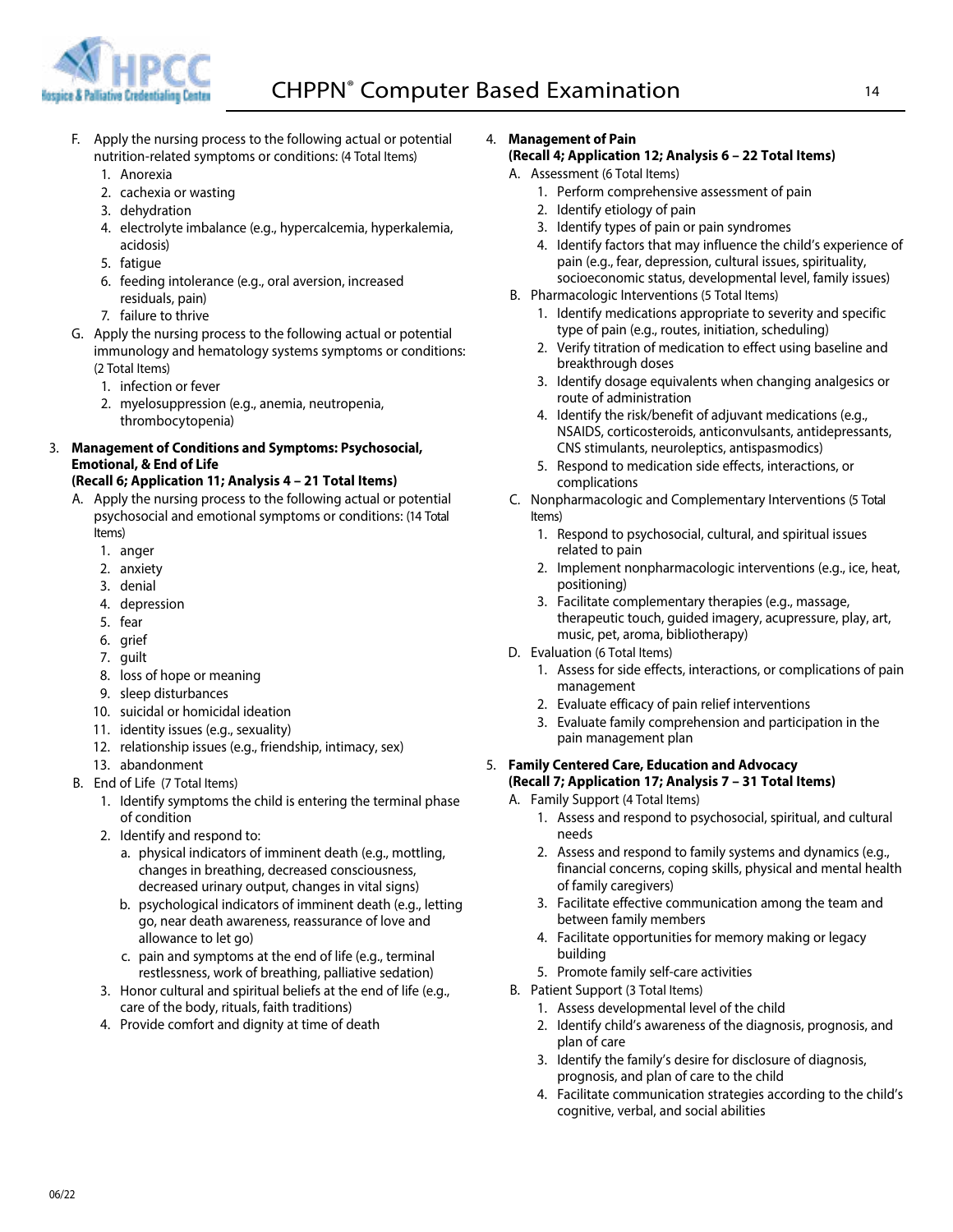

- C. Sibling Support (2 Total Items)
	- 1. Identify the needs of siblings (e.g., psychosocial, emotional, physical)
	- 2. Facilitate access to resources to meet the needs of siblings
- D. Education of Child and Family (8 Total Items)
	- 1. Assess developmental level, knowledge base, and learning preferences
	- 2. Identify and respond to barriers to ability to learn
	- 3. Teach and evaluate primary caregivers' specific skills for care of the child
	- 4. Assess and recommend adaptations to reduce safety risks (e.g., medication storage and disposal, infection prevention)
	- 5. Teach pain and symptom management, including medication administration and side effects
	- 6. Discuss benefit versus burden of treatment options
	- 7. Prepare child and family for transitions between care setting (e.g., hospital, outpatient, home, and community)
	- 8. Teach end-stage disease process including signs and symptoms of imminent death
	- 9. Inform family of community supportive services
- E. Advocacy for the Child and Family (9 Total Items)
	- 1. Monitor care for potential neglect and abuse
	- 2. Assess and respond to barriers to communication
	- 3. Assess and respond to spiritual and cultural needs
	- 4. Facilitate child/family participation in interdisciplinary team (IDT) discussions and the individualized plan of care
	- 5. Facilitate communication and advocate for shared decision making between child, family, and care providers
	- 6. Determine child's and family's hopes, wishes, and preferences throughout the trajectory of care
	- 7. Support advance care planning (e.g., birth plans, advance directives, resuscitation status, redirection of non-beneficial medical interventions)
- F. Grief and Bereavement (5 Total Items)
	- 1. Evaluate the need for anticipatory grief support throughout the trajectory of care
	- 2. Counsel or provide emotional support for the unique grief needs of all affected by the child's condition (e.g., parents, siblings, grandparents, schoolmates, teams, church communities)
	- 3. Provide information regarding funeral practices/ preparation
	- 4. Provide information on bereavement resources
	- 5. Participate in bereavement follow-up support activities
- 6. Professional Practice
	- (Recall 4; Application 8; Analysis 2 14 Total Items)
	- A. Practice Issues (6 Total Items)
		- 1. Incorporate national hospice and palliative standards into nursing practice
		- 2. Incorporate guidelines into practice (e.g., NHPCO)
		- 3. Incorporate legal regulations into practice (e.g., CMS)
		- 4. Educate the public on hospice and palliative care
		- 5. Evaluate educational materials for children and family
		- 6. Identify ethical concerns and integrate resources to resolve (e.g., ethics committee, consultation, care conferencing)
		- 7. Participate in continuous quality improvement activities
	- B. Professional Development (3 Total Items)
		- 1. Contribute to professional development of peers, colleagues, students, and others as preceptor, educator, or mentor
		- 2. Participate in peer review
		- 3. Maintain professional boundaries
		- 4. Participate in professional nursing activities
		- 5. Maintain knowledge of trends in legislation, policy, health care delivery, and reimbursement as they impact pediatric hospice and palliative care
	- C. Self Care (5 Total Items)
		- 1. Identify and implement strategies for dealing with:
			- a. nursing grief
			- b. moral distress
			- c. compassion fatigue
			- d. personal beliefs and values
		- 2. Identify and participate in stress management activities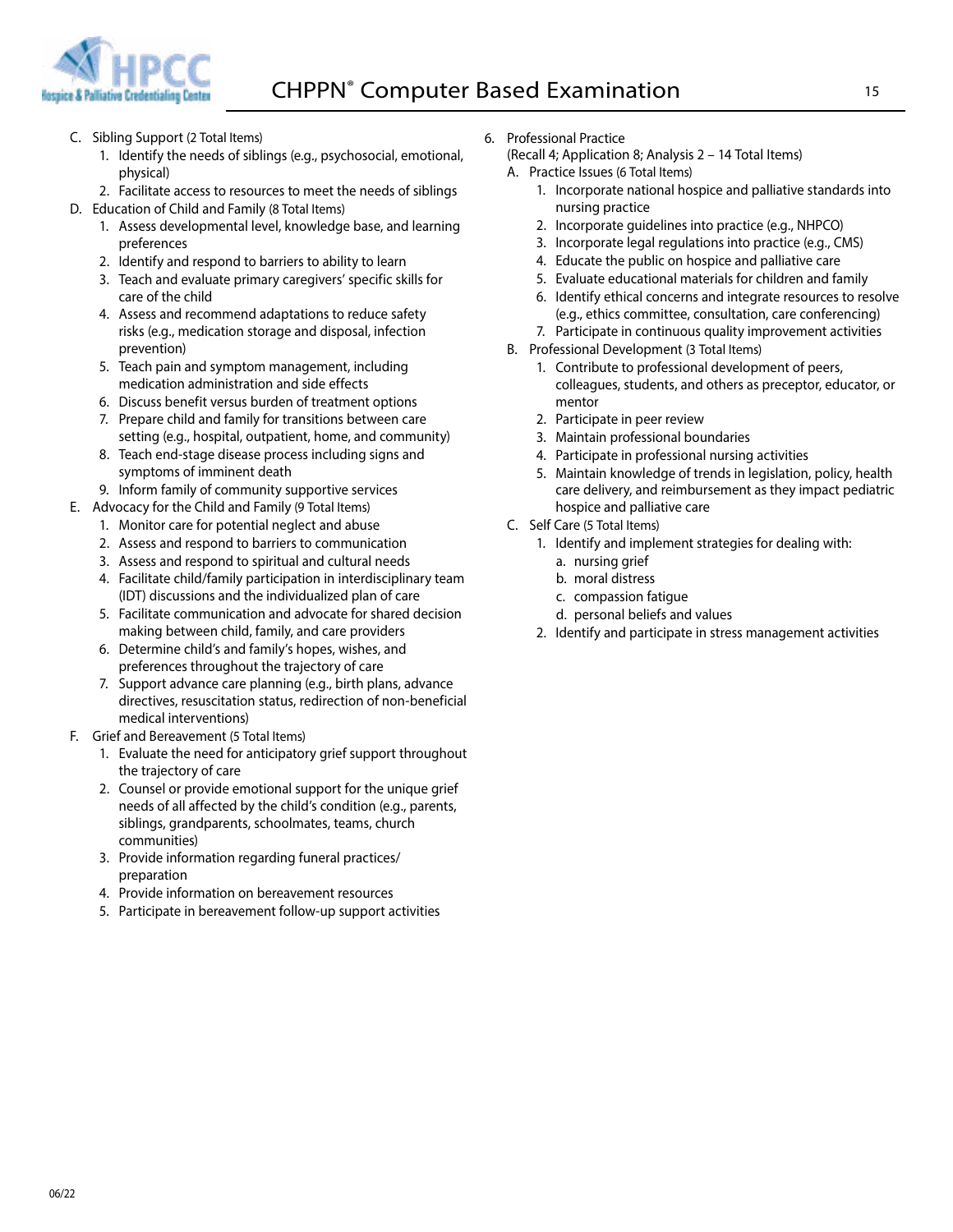<span id="page-19-0"></span>

# **SAMPLE QUESTIONS**

- 1. Of infants born with Trisomy 13, the average length of survival is
	- A. less than 1 year.
	- B. 1 to 2 years.
	- C. 3 to 5 years.
	- D. more than 5 years.
- 2. Which of the following tools is MOST appropriate to use when assessing pain in an 18 month old?
	- A. a faces scale
	- B. FLACC
	- C. CRIES
	- D. color analog scale
- 3. After undergoing limb salvage surgery after a diagnosis of osteosarcoma, a child reports burning pain in the amputated leg. Which of the following is the BEST medication to address the child's discomfort?
	- A. gabapentin
	- B. prednisone
	- C. hydrocodone
	- D. ibuprofen
- 4. A 3 year old with double outlet right ventricle, subglottic stenosis, and lung disease is no longer a candidate for further surgeries. While in the inpatient unit, the child develops shortness of breath. Which of the following is the BEST pharmacologic intervention to alleviate this new symptom?
	- A. morphine
	- B. hydromorphone
	- C. lorazepam
	- D. ibuprofen
- 5. Bone demineralization due to immobilization is likely to lead to
	- A. osteoporosis.
	- B. osteopetrosis.
	- C. osteogenesis.
	- D. osteochondritis.
- 6. A dying 7 year old has been drawing pictures of angels and is withdrawn. To facilitate communication, the nurse should
	- A. focus on happy memories.
	- B. encourage the child to talk to his parents.
	- C. discuss personal beliefs about heaven.
	- D. initiate play therapy.
- 7. To help children cope with their emerging awareness and understanding of death, a nurse should
	- A. assume that young children have no awareness of death.
	- B. use developmental theories solely based on the child's understanding of death at various ages.
	- C. frame responses in ways that are suitable to the child's capacities and needs.
	- D. recognize that most children are unlikely to encounter death-related events in the world around them.
- 8. A family reports distress because their dying child has developed "gurgling breathing." Which of the following is MOST appropriate to tell the family?
	- A. The child will likely benefit from suctioning.
	- B. Increasing pain medication will likely alleviate discomfort.
	- C. Repositioning the child will likely ease this symptom.
	- D. The sound will likely resolve on its own.
- 9. A 4-year-old sibling of a dying child has begun to demonstrate intermittent bedwetting after being potty trained for over a year. Which of the following provides the BEST explanation for the sibling's change in behavior?
	- A. behavioral regression
	- B. genitourinary condition
	- C. unsuccessful potty training
	- D. neuromuscular condition
- 10. The use of medications to induce a decreased level of consciousness in an effort to relieve refractory symptoms in imminently dying children is known as
	- A. physician-assisted suicide.
	- B. the principle of double effect.
	- C. euthanasia.
	- D. palliative sedation.

| <b>ANSWER KEY</b> |        |                  |                    |  |  |
|-------------------|--------|------------------|--------------------|--|--|
| Question          | Answer | Content<br>Area  | Cognitive<br>Level |  |  |
| 1.                | A      | 1A5              | RE                 |  |  |
| 2.                | В      | 4A1              | AP                 |  |  |
| 3.                | A      | 4B1              | ΑN                 |  |  |
| 4.                | A      | 4B1              | AN                 |  |  |
| 5.                | А      | 2D1              | <b>RE</b>          |  |  |
| 6.                | D      | 5B4              | AP                 |  |  |
| 7.                | C      | 5B1              | АP                 |  |  |
| 8.                | C      | 5 <sub>D</sub> 8 | AP                 |  |  |
| 9.                | A      | 5C1              | АP                 |  |  |
| 10.               |        | 6A6              | RE                 |  |  |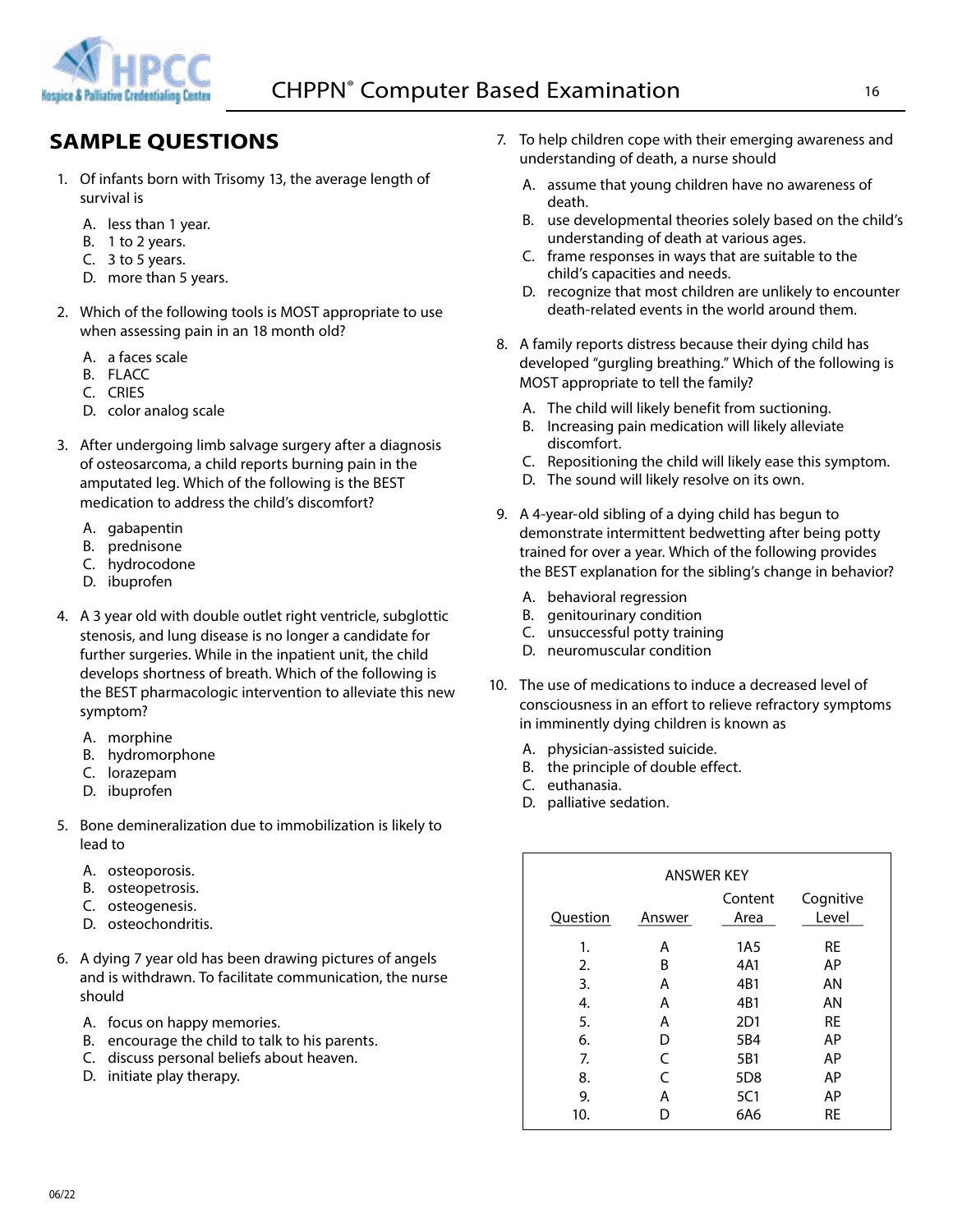<span id="page-20-0"></span>

#### **SUGGESTED REFERENCES**

The HPCC has prepared a list of references that may be helpful in preparing for the Certification Examination for Hospice and Palliative Pediatric Registered Nurses. The reference lists contain textbooks that include information of significance to hospice and palliative pediatric nursing practice. Inclusion of certain textbooks on the lists does not constitute an endorsement by the HPCC of specific professional literature which, if used, will guarantee candidates successful passing of the certification examination.

#### **CHPPN Reference List**

#### **Primary Reference List**

(Used for CHPPN exam item validation)

- Ferrell, BR., and Paice, J. (Eds.) (2019). Oxford Textbook of Palliative Nursing (5th Ed.). New York: Oxford University Press.
- Ferrell, BR. (Ed.) (2016). Pediatric Palliative Care. New York: Oxford University Press.
- Hockenberry, MJ., Wilson, D., and Rodgers, CC. (2019). Wong's Nursing Care of Infants and Children (11th Ed.). St. Louis, MO: Elsevier.
- Ragsdale, LB., and Miller, EG. (Eds.) (2020). Pediatric Palliative Care. New York: Oxford University Press.
- Santucci, G. (Ed.) (2017). Core Curriculum for the Pediatric<br>Hospice and Palliative Nurse (2nd Ed.). Pittsburgh, PA: Hospice and Palliative Nurses Association.

#### **Secondary Reference List**

Dahlin, CM. (Ed.) (2021). Palliative Nursing: Scope and Standards of Practice (6th Ed.). Pittsburgh, PA: Hospice and Palliative Nurses Association.

Pediatric and Neonatal Dosage Handbook (2020). (27th Ed.). Philadelphia, PA: Wolters Kluwer.

Test candidates are not required to purchase or review these resources. HPCC does not endorse specific resources and does not receive compensation from the sale or use of any resources.

To prepare for the examination, review the Detailed Content Outline and develop a study plan based on your individual knowledge strengths and weaknesses. It is good practice to use a current, general resource for overall review, and supplement with resources on specific topics to address your individual needs.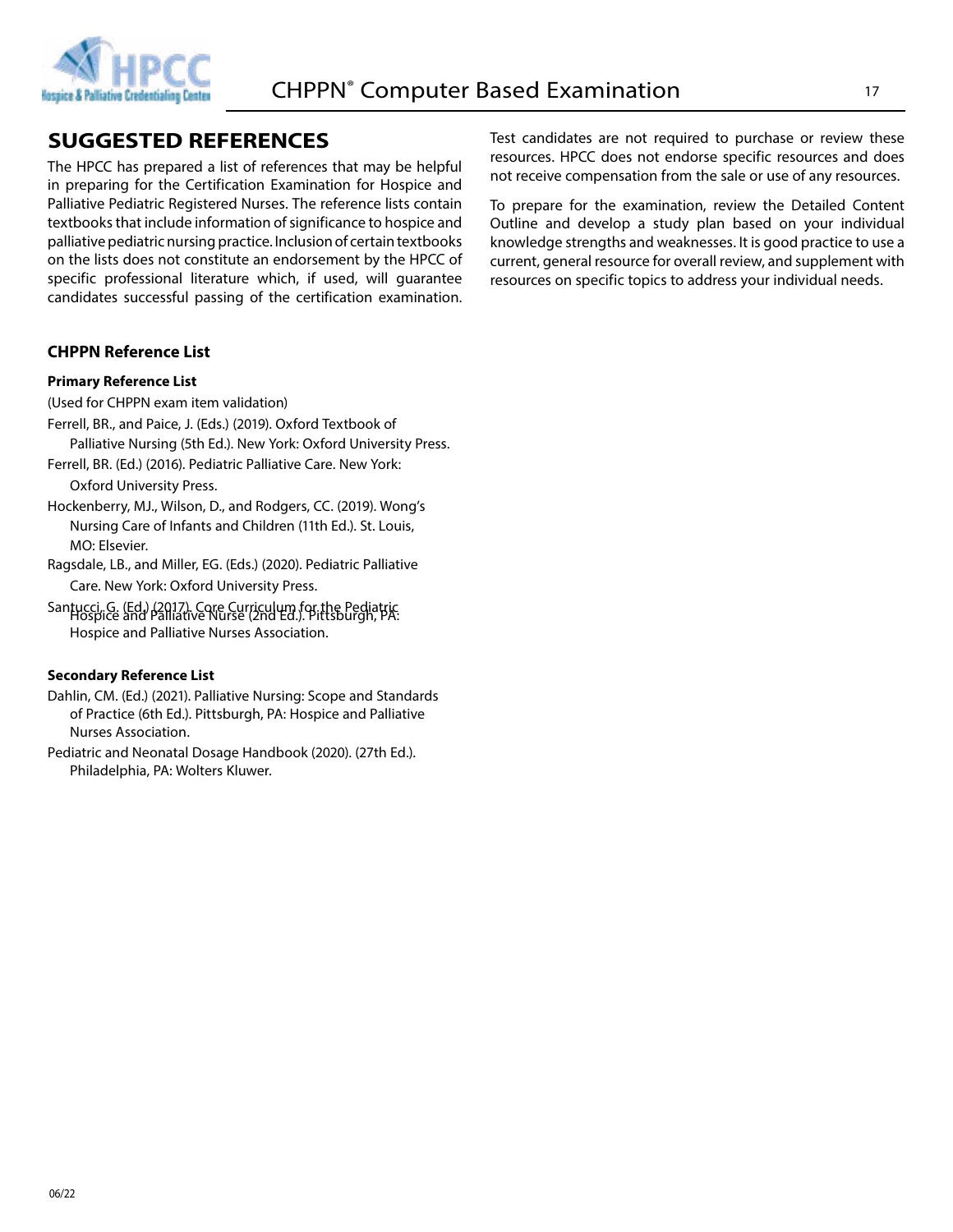

This page is intentionally left blank.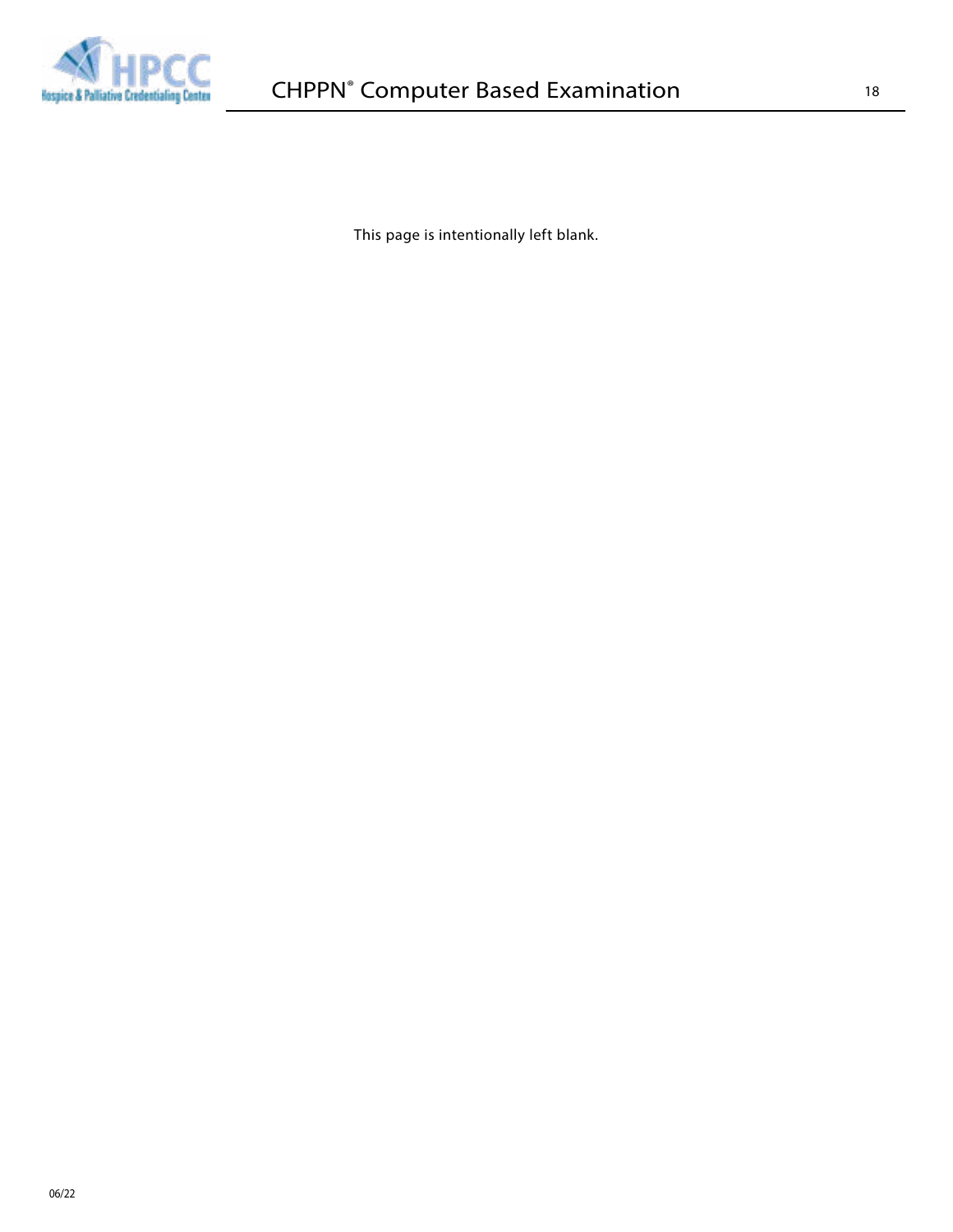# 2022 HPCC EXAMINATION APPLICATION

<span id="page-22-0"></span>To apply online, visit [advancingexpertcare.org/certification.](http://advancingexpertcare.org/certification)

To apply using this form, provide the requested information and mail it to be RECEIVED by PSI by the paper application deadline. Applications received after the deadline or postmarked on the deadline will be returned unprocessed. FAXED APPLICATIONS ARE NOT ACCEPTED. Read the Candidate Handbook before completing this application. Mail the completed application and payment made by credit card, personal check, cashier's check or money order payable to PSI Services Inc. to: HPCC Certification Examination, PSI, 18000 W. 105th St., Olathe, KS 66061-7543.

1. Personal Information (please print using blue or black ink)

| Last Name:                      |                  |                 |
|---------------------------------|------------------|-----------------|
| First Name:                     |                  | Middle Initial: |
| Former Name (if applicable):    |                  |                 |
| Date of Birth (xx/xx/xxxx):     |                  |                 |
| <b>Applicant Email Address:</b> |                  |                 |
| Your HOME Information           |                  |                 |
| Address Line 1:                 |                  |                 |
| Address Line 2:                 |                  |                 |
| City:                           |                  |                 |
| State/Province:                 | Zip/Postal Code: |                 |
| Country:                        |                  |                 |
| Home Phone:                     | Cell Phone:      |                 |

2. I am a:

- $\Box$  New Applicant (not currently certified at this level)
- $\Box$  Reapplicant (previously attempted this examination and have not previously held this certification)
- $\Box$  Applicant for Renewal (currently certified at this level) Renewal by exam is available for only CHPLN and CHPNA.
- $\Box$  reTEST Assured Applicant (previously attempted this examination after March 1, 2022 and did not pass. Applying to test in one of the next three windows following my unsuccessful attempt.) Do not submit the reTEST Assured application until you are ready to test.
- $\Box$  I am including a Special Examination Accommodations Request. Please include completed form at end of handbook.

#### 3. Eligibility and Examination Fees

Persons applying for a certification examination who are current HPNA members PRIOR to applying for the Certification Examination are entitled to the HPNA member discounted examination fee as a membership benefit. Must include HPNA membership to receive discount. HPNA membership number \_\_\_\_\_\_\_\_\_\_\_\_\_\_\_\_\_\_\_\_\_\_\_\_\_\_\_

HPCC certification number (for renewal)

|                                                 | Initial Certification |                 | <b>Renewal of Certification</b> |                  | reTEST Assured |
|-------------------------------------------------|-----------------------|-----------------|---------------------------------|------------------|----------------|
|                                                 | <b>HPNA Member</b>    | Non-HPNA Member | <b>HPNA Member</b>              | Non-HPNA Member  | All Applicants |
| Advanced Practice Registered Nurse Examination  | $\Box$ \$320          | □ \$465         | Refer to Page 12                | Refer to Page 12 | $\Box$ \$125   |
| Registered Nurse Examination                    | $\Box$ \$285          | $\Box$ \$415    | Refer to Page 11                | Refer to Page 11 | $\Box$ \$125   |
| Pediatric Registered Nurse Examination          | $\Box$ \$285          | □ \$415         | Refer to Page 11                | Refer to Page 11 | $\Box$ \$125   |
| Licensed Practical/Vocational Nurse Examination | $\Box$ \$240          | $\Box$ \$345    | $\Box$ \$205                    | $\Box$ \$320     | $\Box$ \$125   |
| Nursing Assistant Examination                   | $\square$ \$175       | $\Box$ \$225    | $\Box$ \$150                    | $\Box$ \$200     | $\Box$ \$125   |

Payment Information: Please indicate your method of payment.

 $\Box$  Check or money order (personal or cashier's check payable to PSI Services Inc.)

 $\Box$  Credit card: If payment is made by credit card, please provide the following information.

 $\Box$  MasterCard  $\Box$  VISA  $\Box$  AMEX  $\Box$  Discover

Account Number **Expiration Date (MO/YR)** Security Code

Name as it Appears on Card Signature as it Appears on Card Signature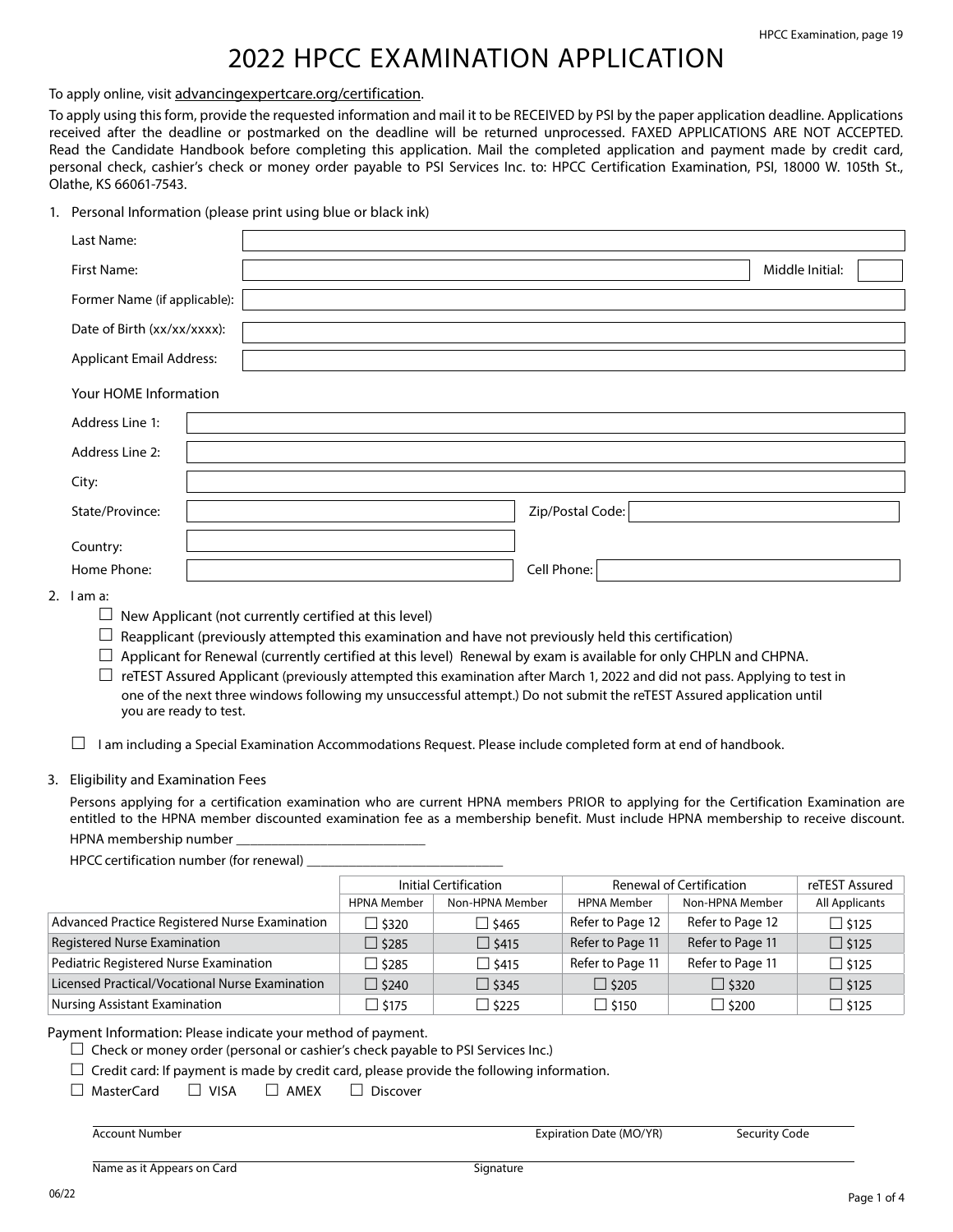| 1. Which best describes the nature                          | 5. What is your practice setting?                           | 9. Primary age group served:                     | 19. Employment Status:                                                      |
|-------------------------------------------------------------|-------------------------------------------------------------|--------------------------------------------------|-----------------------------------------------------------------------------|
| of your practice?                                           | Non-hospice - community-                                    | Adult<br>$\mathbf{1}$                            | Full time employee<br>$\mathbf{1}$                                          |
| Hospice<br>$\mathbf{1}$                                     | based clinical                                              | $\overline{2}$<br>Pediatric                      | Part time employee<br>$\overline{2}$                                        |
| Palliative<br>2                                             | Non-hospice - acute care<br>$\overline{2}$                  | 3<br>Both                                        | Self employed<br>3                                                          |
| 3<br><b>Both</b>                                            | facility                                                    |                                                  | Not employed/seeking<br>4                                                   |
|                                                             | Palliative - acute care facility<br>3                       | 10. Gender:                                      |                                                                             |
| 2. Total number of years in your<br>profession:             | Palliative - community-based<br>4                           | Male<br>M                                        | 20. Primary facility location?                                              |
|                                                             | clinical                                                    | F<br>Female                                      | Rural<br>$\mathbf{1}$                                                       |
| 0-2 years<br>$\mathbf{1}$                                   | Hospice - acute care facility<br>5                          | Transgender<br>T                                 | Suburban<br>2                                                               |
| 3-5 years<br>2                                              | Hospice - community-based<br>6                              | 0<br>Other                                       | Urban<br>3                                                                  |
| 6-10 years<br>3                                             | clinical                                                    | Prefer not to disclose<br>N                      |                                                                             |
| 11-15 years<br>4                                            | Academic or research setting<br>7                           |                                                  | 21. What is your primary license?                                           |
| 16-20 years<br>5                                            | I do not see patients<br>8                                  | 11. Your Race:                                   | Certified nursing assistant<br>$\mathbf{1}$                                 |
| 21-25 years<br>6                                            |                                                             | <b>Black or African American</b><br>$\mathbf{1}$ | Licensed practical/vocational<br>$\overline{2}$                             |
| 26-30 years<br>7                                            | 6. What best describes your practice?                       | American Indian or Alaska<br>$\overline{2}$      | nurse                                                                       |
| More than 30 years<br>8                                     | Administrative                                              | <b>Native</b>                                    | Physician<br>3                                                              |
|                                                             | Clinical<br>2                                               | <b>White or Caucasian</b><br>3                   | Affiliated profession (Social<br>4                                          |
| 3. Total number of years in hospice<br>and palliative care: | Education<br>3                                              | 4<br>Asian                                       | Worker, Counselor, Child Life                                               |
|                                                             | Research<br>4                                               | Native Hawaiian or other<br>5                    | Specialist, Chaplain)                                                       |
| 0-2 years<br>1                                              |                                                             | Pacific Islander                                 | <b>Advanced Practice Registered</b><br>5                                    |
| 3-5 years<br>2                                              | 7. What best describes your current                         | Other<br>6                                       | Nurse (CNM, CNS, CRNA, CNP)                                                 |
| 6-10 years<br>3                                             | occupation?                                                 | 7<br>Choose not to identify                      | Registered nurse<br>6                                                       |
| 4<br>$11-15$ years                                          | <b>Allied Therapist</b><br>$\mathbf{1}$                     |                                                  | Psychologist<br>7                                                           |
| 16-20 years<br>5                                            | Chaplain<br>$\overline{2}$                                  | 12. Your Ethnicity:                              | Not licensed/does not apply<br>8                                            |
| 21-25 years<br>6                                            | Child Life Specialist<br>3                                  | Hispanic or Latino<br>-1                         |                                                                             |
| 26-30 years<br>7                                            | <b>Clinical Nurse Specialist</b><br>4                       | Not Hispanic or Latino<br>2                      | 22. If you selected Advanced Practice                                       |
| More than 30 years<br>8                                     | Counselor<br>5                                              |                                                  | Registered Nurse, please indicate<br>the type:                              |
| 4. Which of the following is your                           | LPN/LVN<br>6                                                |                                                  | $\mathbf{1}$                                                                |
| primary employer? (check one)                               | <b>Nurse Practitioner</b><br>7                              |                                                  | Certified Nurse Midwife (CNM)                                               |
| Hospice facility<br>1                                       | <b>Nursing Assistant</b><br>8                               |                                                  | Clinical nurse specialist<br>$\overline{2}$<br>(CNS)                        |
| Home healthcare agency<br>2                                 | Physician<br>9                                              | 14. Employer Name (required): If you             |                                                                             |
| Hospital or acute care facility<br>3                        | Psychologist<br>10                                          | are not currently employed, please               | Certified registered nurse<br>$\overline{\mathbf{3}}$<br>anesthetist (CRNA) |
| Long-term care facility                                     | <b>Registered Nurse</b><br>11                               | enter 'none.'                                    |                                                                             |
| Academic institution<br>5                                   | Social worker<br>12                                         |                                                  | Certified nurse practitioner<br>(CNP)                                       |
| 6                                                           |                                                             |                                                  |                                                                             |
| Self (private practice)<br>7                                | 8. What is the highest academic level<br>you have attained? |                                                  |                                                                             |
| Private physician practice<br>8                             |                                                             | 15. Employer Street Address: ________            |                                                                             |
| Correctional facility                                       | High school                                                 |                                                  |                                                                             |
| Ambulatory care/out patient<br>9                            | Nursing assistant education<br>2                            |                                                  |                                                                             |
| care facility                                               | program                                                     |                                                  |                                                                             |
| Government (fed, state,<br>10                               | Nursing diploma from an<br>3                                |                                                  |                                                                             |
| military, VA, NIH, etc.)                                    | accredited nursing school/program                           |                                                  |                                                                             |
| Association/non-profit<br>11                                | Associate degree in nursing<br>4                            |                                                  |                                                                             |
| Private or public company<br>12                             | Bachelor's degree (nursing)<br>5                            |                                                  |                                                                             |
|                                                             | Bachelor's degree (non-<br>6                                |                                                  |                                                                             |
|                                                             | nursing)                                                    |                                                  |                                                                             |
|                                                             | Master's degree (nursing)<br>7                              |                                                  |                                                                             |
|                                                             | Master's degree (non-nursing)<br>8                          |                                                  |                                                                             |
|                                                             | Doctoral degree (nursing)<br>9                              |                                                  |                                                                             |

10 Doctoral degree (non-nursing)

Demographic Information – Please complete the following demographic questions. Select only one response for each question, unless directed otherwise.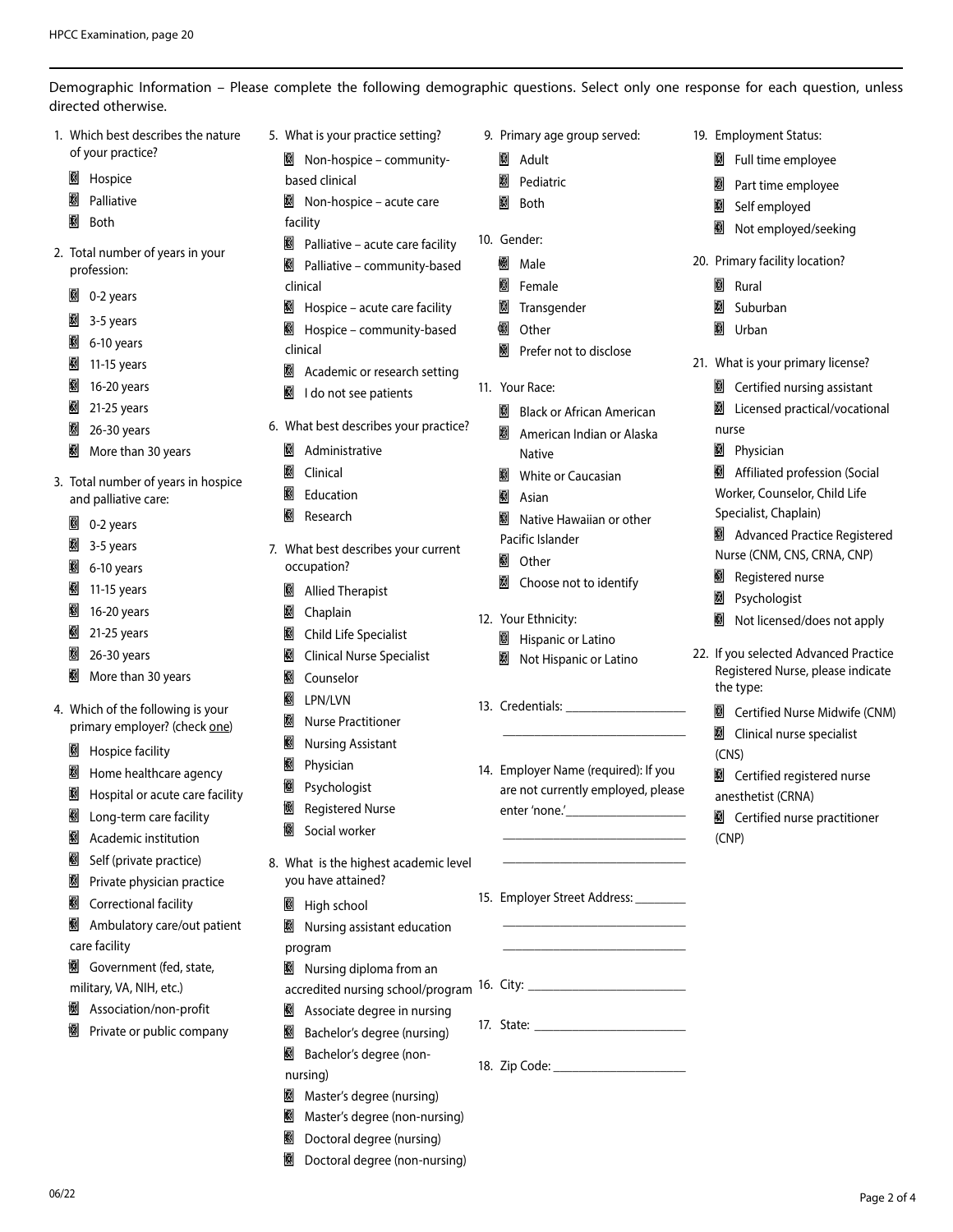Attestation and Signature (Check each box to attest to your agreement to the statements below.)

 $\Box$  I certify that I have read all portions of the Candidate Handbook and application, and I agree to all terms of the HPCC processing agreement. I certify that the information I have submitted in this application and the documents I have enclosed are complete and correct to the best of my knowledge and belief. I understand that, if the information I have submitted is found to be incomplete or inaccurate, my application may be rejected or my examination results may be delayed or voided, not released or invalidated by HPCC.

Non-disclosure of Exam Content

 $\Box$  Submission of this application indicates my agreement to keep the contents of the exam confidential and not disclose or discuss specific exam content with anyone except HPCC. Per HPCC policy, sharing of exam content is cause for revocation of certification. I certify that I have read that all examination questions are the copyrighted property of HPCC and it is forbidden under federal copyright law to copy, reproduce, record, distribute, or display the examination questions by any means, in whole or in part. Doing so may subject me to severe civil and criminal penalties.

Ethics

 $\Box$  I understand the importance of ethical standards and agree to act in a manner congruent with the HPNA Code of Ethics for Nurses.

Attestation and Signature (Your signature in ink attests to your agreement to the above statements.)

Name (Please Print) **Signature** Signature **Calculation** Category **Calculation** Category **Category Category Category Category Category <b>Category** Category **Category** Category **Category** Category **Category** Category **Categor** 

Audits of HPCC Applications – To ensure the integrity of eligibility requirements, HPCC will audit a percentage of randomly selected applications each year. Candidates whose applications are selected for audit will be notified and required to provide documentation of their professional license and verification of practice hours.

Please check below to confirm you currently meet the eligibility requirements for the examination you are registering for:

Advanced Practice Registered Nurse Examination

- $\Box$  I am currently licensed as an APRN in the United States, its territories or the equivalent in Canada.  $\Box$  Nurse Practitioner  $\Box$  Clinical Nurse Specialist Mail a copy of your APRN license to: HPCC Certification Examination APRN License, PSI, 18000 W. 105th St., Olathe, KS 66061-7543.
- □ Licensure: State\_\_\_\_\_\_\_\_\_\_\_ APRN License Number \_\_\_\_\_\_\_\_\_\_\_\_\_\_\_\_\_\_\_\_\_\_\_\_\_\_ APRN License Expiration\_
- $\Box$  I have worked as an advanced practice registered nurse in hospice and palliative care for at least 500 hours in the most recent 12 months or 1000 hours in the most recent 24 months prior to submission of this application.
- $\Box$  Completion of an accredited graduate, postgraduate, or doctoral Nurse Practitioner (NP) or Clinical Nurse Specialist (CNS) educational program from a U.S. school or Canadian province NP or CNS educational programs approved by the Canadian Council of Registered Nurse Regulators (CCRNR).
- $\Box$  Completion of three separate comprehensive graduate-level courses in advanced pathophysiology, advanced health assessment, and advanced pharmacology.

#### Registered Nurse Examination

- $\Box$  I am currently licensed as a registered nurse in the United States, its territories or the equivalent in Canada.
- $\Box$  Licensure: State  $\Box$  RN License Number  $\Box$  RN License Expiration  $\Box$
- $\Box$  I have worked as a registered nurse in hospice and palliative care for at least 500 hours in the most recent 12 months or 1000 hours in the most recent 24 months prior to submission of this application.

Pediatric Registered Nurse Examination

 $\Box$  I am currently licensed as a registered nurse in the United States, its territories or the equivalent in Canada.

- Licensure: State\_\_\_\_\_\_\_\_\_ RN License Number\_\_\_\_\_\_\_\_\_\_\_\_\_\_\_\_\_\_\_\_\_ RN License Expiration \_\_\_\_\_\_\_\_\_\_\_\_\_\_\_\_\_\_\_\_
- $\Box$  I have worked as a pediatric registered nurse in hospice and palliative care for at least 500 hours in the most recent 12 months or 1000 hours in the most recent 24 months prior to submission of this application.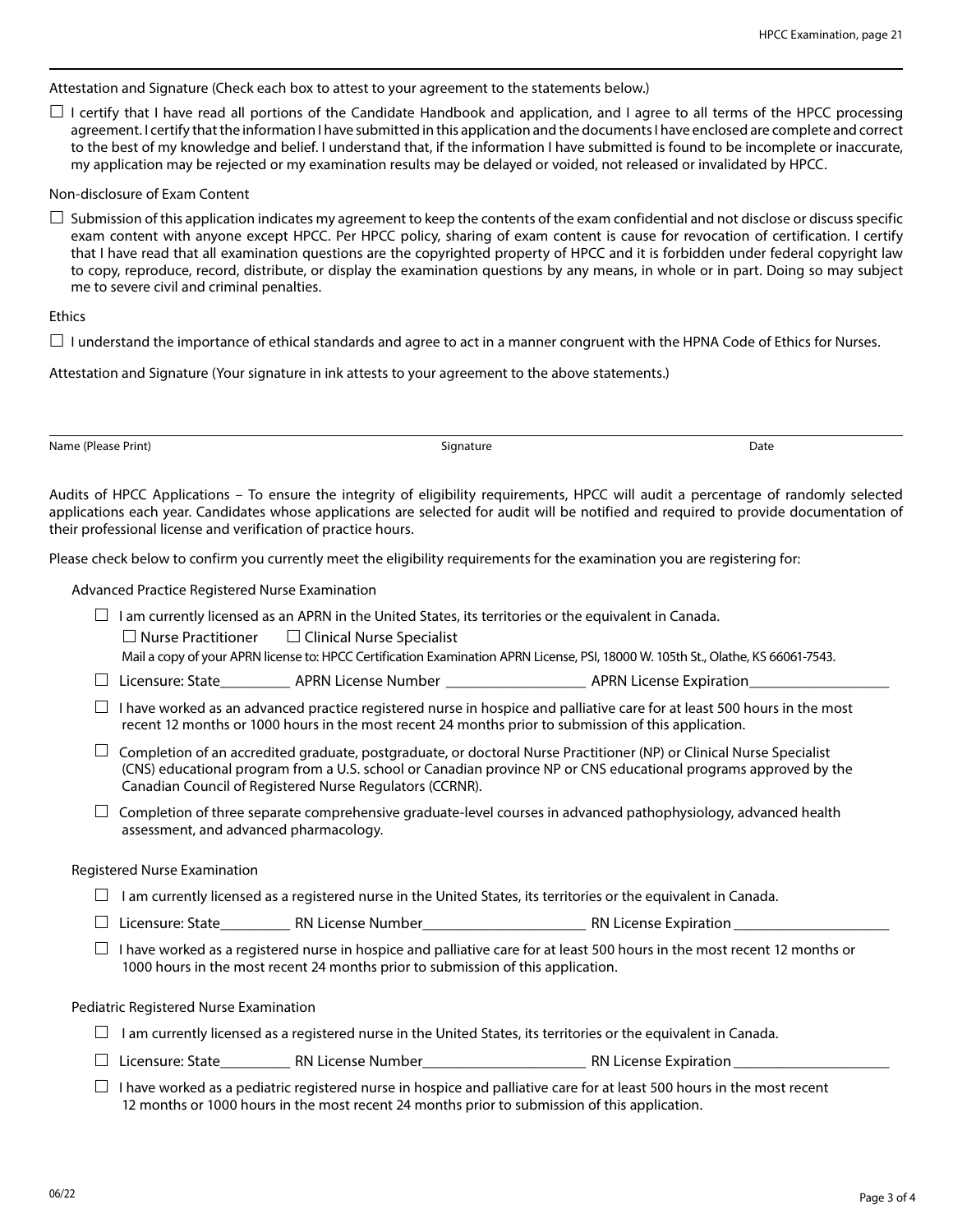Licensed Practical/Vocational Nurse Examination

- $\Box$  I am currently licensed as a licensed practical/vocational nurse in the United States or its territories.
- □ Licensure: State\_\_\_\_\_\_\_\_\_\_\_ LPN/LVN License Number\_\_\_\_\_\_\_\_\_\_\_\_\_\_\_\_\_\_\_\_\_\_\_\_\_\_LPN/LVN License Expiration \_
- $\Box$  I have worked as a licensed practical/vocational nurse under the supervision of a registered nurse in hospice and palliative care for at least 500 hours in the most recent 12 months or 1000 hours in the most recent 24 months prior to submission of this application.

Nursing Assistant Examination

 $\Box$  I have worked as a nursing assistant under the supervision of a registered nurse in hospice and palliative care for at least 500 hours in the most recent 12 months or 1000 hours in the most recent 24 months prior to submission of this application.

#### Within the last five (5) years:

| Yes. | No. |                                                                                                                                                                    |
|------|-----|--------------------------------------------------------------------------------------------------------------------------------------------------------------------|
|      |     | Have you ever been sued by a patient?                                                                                                                              |
|      |     | Have you ever been found to have committed negligence or malpractice in your professional work?                                                                    |
|      |     | Have you ever had a complaint filed against you before a governmental regulatory board or professional organization?                                               |
|      |     | Have you ever been subject to discipline, certificate or license revocation, or other sanction by a governmental regulatory<br>board or professional organization? |
|      |     | Have you ever been the subject of an investigation by law enforcement?                                                                                             |
|      |     | Have you ever been convicted of, pled guilty to, or pled nolo contendere to a felony or misdemeanor, or are any such<br>charges pending against you?               |

I further affirm that no licensing authority has taken any disciplinary action in relation to my license to practice in the aforementioned or any other state, and that my license to practice has not been suspended or revoked by any state or jurisdiction.

I understand that no refunds will be issued once payment is processed.

| Name (Please Print)                                                                                                                                                                                                | Signature                | Date                 |  |  |  |
|--------------------------------------------------------------------------------------------------------------------------------------------------------------------------------------------------------------------|--------------------------|----------------------|--|--|--|
| Practice Verification: Following is the contact information for my clinical supervisor or a professional colleague (RN or physician) who can<br>verify that I have met the clinical hour eligibility requirements: |                          |                      |  |  |  |
| Verifier's Name (Last)                                                                                                                                                                                             | (First)                  | <b>Facility Name</b> |  |  |  |
| Verifier's Phone Number                                                                                                                                                                                            | Verifier's Email Address |                      |  |  |  |
| You may not list yourself or a relative as your verifier.                                                                                                                                                          |                          |                      |  |  |  |

HPCC reserves the right to contact you for further information as deemed necessary.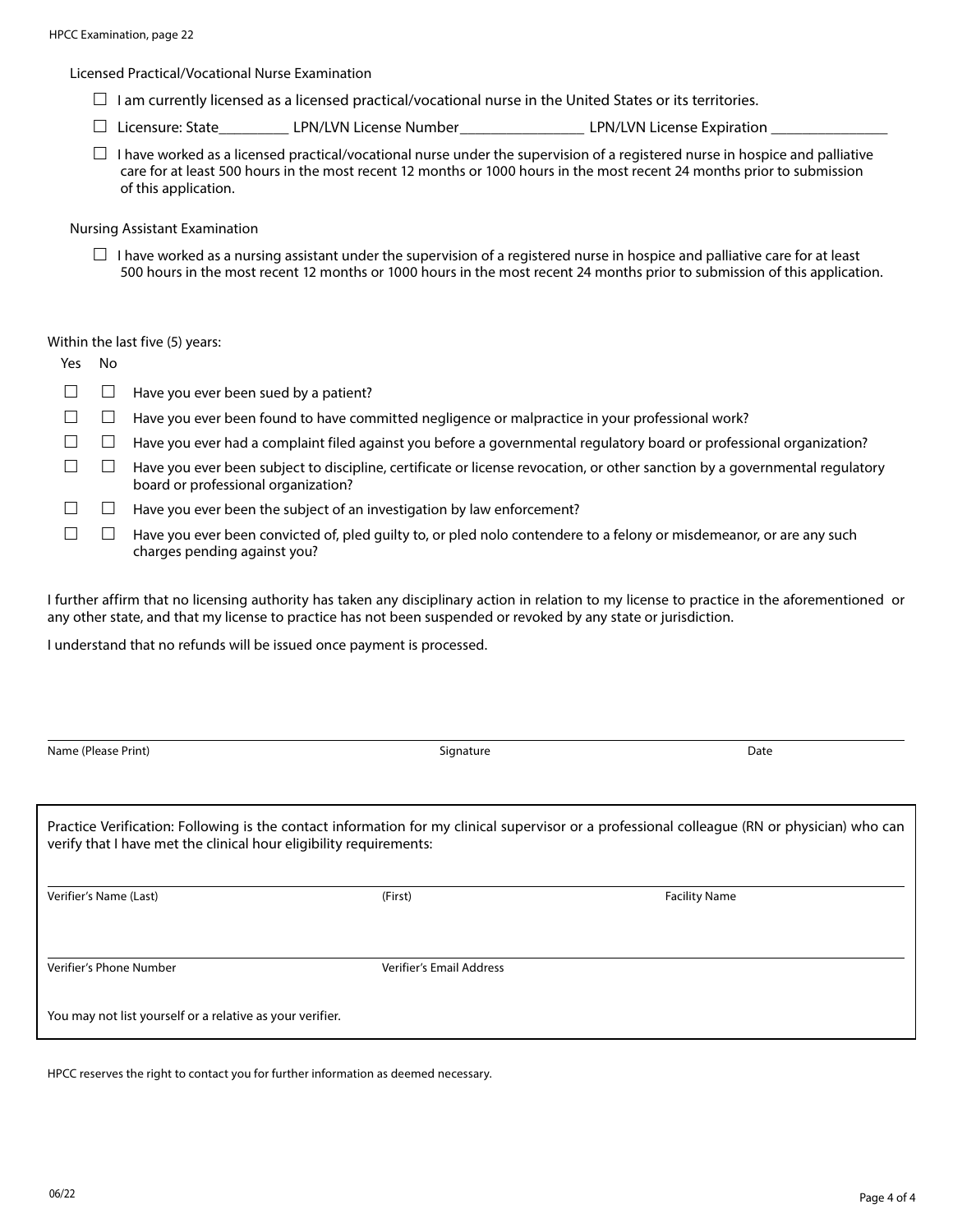# TRANSFER OF APPLICATION

<span id="page-26-0"></span>Directions: Use this form to transfer your application to the next testing window (one-time transfer). Complete all requested information. This form and \$100 fee must be received by PSI no later than thirty (30) days following the last day of the original testing window. Note: Refer to Transfers section, page 3, for the details.

| Last Name                                                                                                                                                                                                                          |                                | <b>First Name</b> | MI         |  |  |
|------------------------------------------------------------------------------------------------------------------------------------------------------------------------------------------------------------------------------------|--------------------------------|-------------------|------------|--|--|
| Home Street Address or PO Box                                                                                                                                                                                                      |                                |                   |            |  |  |
| City                                                                                                                                                                                                                               | State                          | Zip Code          |            |  |  |
| Home Phone                                                                                                                                                                                                                         | <b>Work Phone</b>              |                   | Cell Phone |  |  |
| Email Address (required)                                                                                                                                                                                                           |                                |                   |            |  |  |
| Is your employer a member of the Employer Partner Program with HPNA?<br>I don't know<br>No<br>    Yes<br>$\mathsf{L}$                                                                                                              |                                |                   |            |  |  |
| Fee: \$100                                                                                                                                                                                                                         |                                |                   |            |  |  |
| Payment Method: Acceptable forms of payment include personal check, money order, cashier check or credit card<br>made payable to PSI Services Inc. Please check appropriate box and complete credit card information if necessary: |                                |                   |            |  |  |
| $\Box$ personal check<br>money order                                                                                                                                                                                               | $\Box$ cashier check           |                   |            |  |  |
| Payment Information: If payment is made by credit card, please provide the following information.                                                                                                                                  |                                |                   |            |  |  |
| Credit card:<br>□ MasterCard<br>$\Box$ VISA                                                                                                                                                                                        | $\Box$ AMEX<br>$\Box$ Discover |                   |            |  |  |
| I agree to pay above amount according to card issuer agreement.                                                                                                                                                                    |                                |                   |            |  |  |
| Signature                                                                                                                                                                                                                          |                                | Date              |            |  |  |
| Please mail form with payment to:<br><b>HPCC Certification Examination</b><br><b>PSI</b><br>18000 W. 105th St.<br>Olathe, KS 66061-7543                                                                                            |                                |                   |            |  |  |
| Or fax to: 913-895-4650                                                                                                                                                                                                            |                                |                   |            |  |  |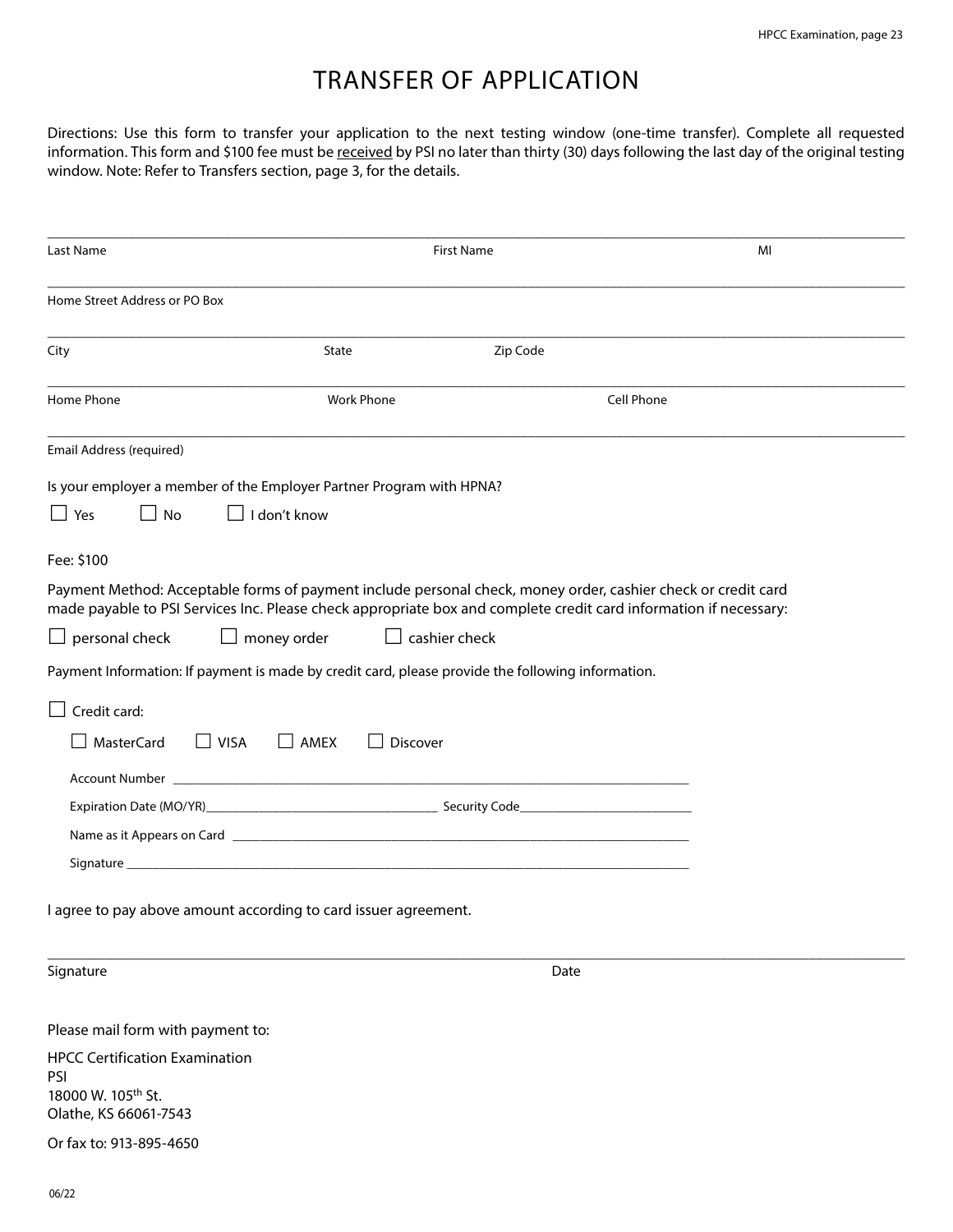This page is intentionally left blank.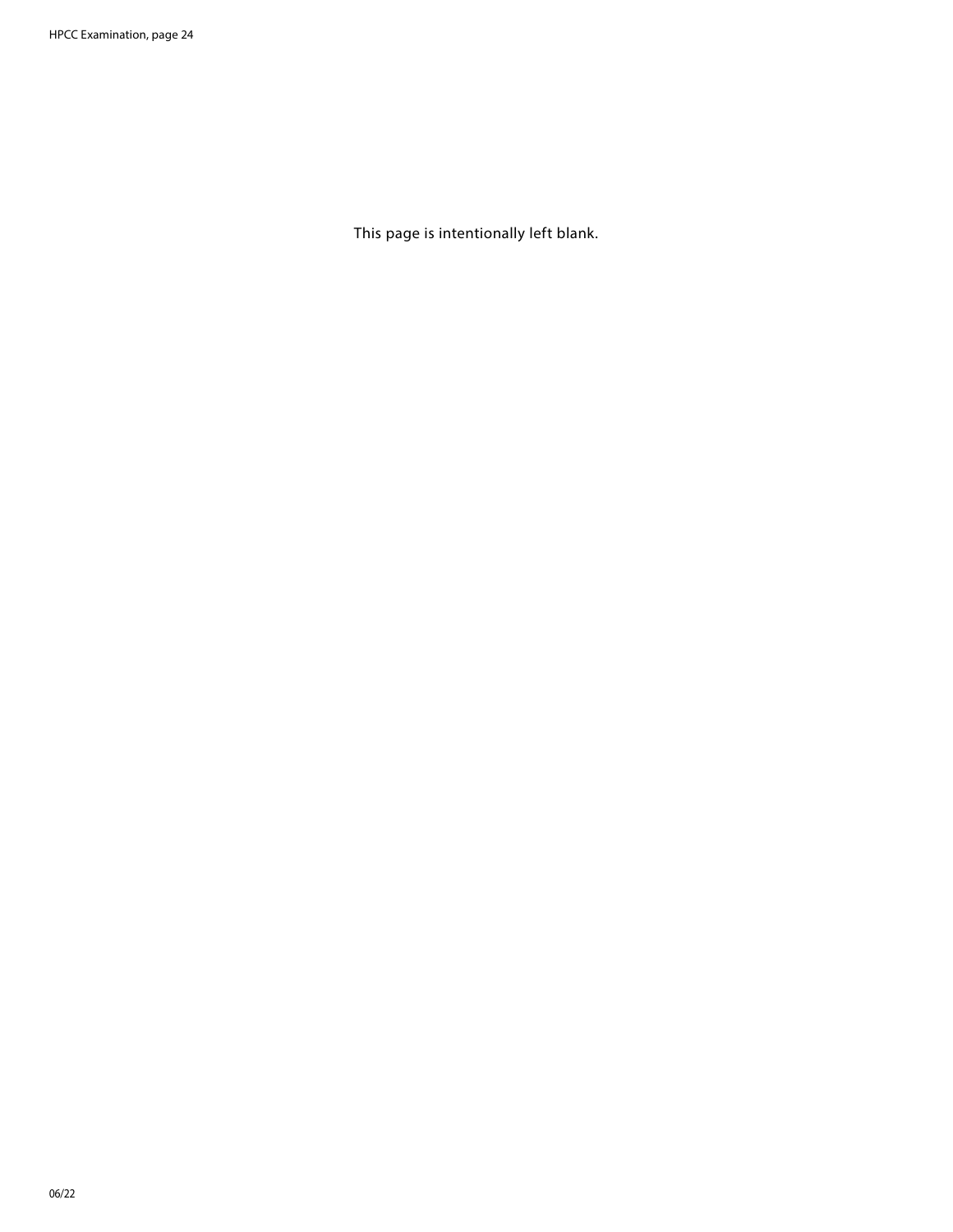<span id="page-28-0"></span>

# REQUEST FOR SPECIAL EXAMINATION ACCOMMODATIONS

If you have a disability covered by the Americans with Disabilities Act, please complete this form and provide the Documentation of Disability-Related Needs on the next page at least 45 days prior to your requested examination date. The information you provide and any documentation regarding your disability and your need for accommodation in testing will be treated with strict confidentiality.

| Candidate Information                                                                                                                                                           |                                                 |                                     |
|---------------------------------------------------------------------------------------------------------------------------------------------------------------------------------|-------------------------------------------------|-------------------------------------|
| Candidate ID # _________________________                                                                                                                                        |                                                 |                                     |
| Name (Last, First, Middle Initial, Former Name)                                                                                                                                 |                                                 |                                     |
| <b>Mailing Address</b>                                                                                                                                                          |                                                 |                                     |
| City                                                                                                                                                                            | State                                           | Zip Code                            |
|                                                                                                                                                                                 |                                                 |                                     |
| Daytime Telephone Number                                                                                                                                                        | <b>Email Address</b>                            |                                     |
| <b>Special Accommodations</b>                                                                                                                                                   |                                                 |                                     |
| I request special accommodations for the examination below:                                                                                                                     |                                                 |                                     |
| Advanced Practice Registered Nurse<br>$\Box$                                                                                                                                    |                                                 | Licensed Practical/Vocational Nurse |
| <b>Registered Nurse</b><br>ш                                                                                                                                                    | <b>Nursing Assistant</b>                        |                                     |
| <b>Pediatric Registered Nurse</b>                                                                                                                                               |                                                 |                                     |
| Please provide (check all that apply):                                                                                                                                          |                                                 |                                     |
| Reader                                                                                                                                                                          |                                                 |                                     |
| <b>Extended testing time (time and a half)</b>                                                                                                                                  |                                                 |                                     |
| Reduced distraction environment                                                                                                                                                 |                                                 |                                     |
| Please specify below if other special accommodations are needed.                                                                                                                |                                                 |                                     |
|                                                                                                                                                                                 |                                                 |                                     |
|                                                                                                                                                                                 |                                                 |                                     |
|                                                                                                                                                                                 |                                                 |                                     |
|                                                                                                                                                                                 |                                                 |                                     |
|                                                                                                                                                                                 |                                                 |                                     |
|                                                                                                                                                                                 |                                                 |                                     |
|                                                                                                                                                                                 |                                                 |                                     |
| PLEASE READ AND SIGN:<br>I give my permission for my diagnosing professional to discuss with PSI staff my records and history as they relate to the requested<br>accommodation. |                                                 |                                     |
|                                                                                                                                                                                 |                                                 |                                     |
|                                                                                                                                                                                 |                                                 |                                     |
| Return this form with your examination application and fee to:                                                                                                                  |                                                 |                                     |
|                                                                                                                                                                                 | PSI, 18000 W. 105th St., Olathe, KS 66061-7543  |                                     |
|                                                                                                                                                                                 | or submit your accommodations request online at |                                     |
| https://psi-cdexp.zendesk.com/hc/en-us/requests/new?ticket_form_id=360000150872.                                                                                                |                                                 |                                     |
| If you have questions, call Candidate Services at 800-367-1565 ext. 6750.                                                                                                       |                                                 |                                     |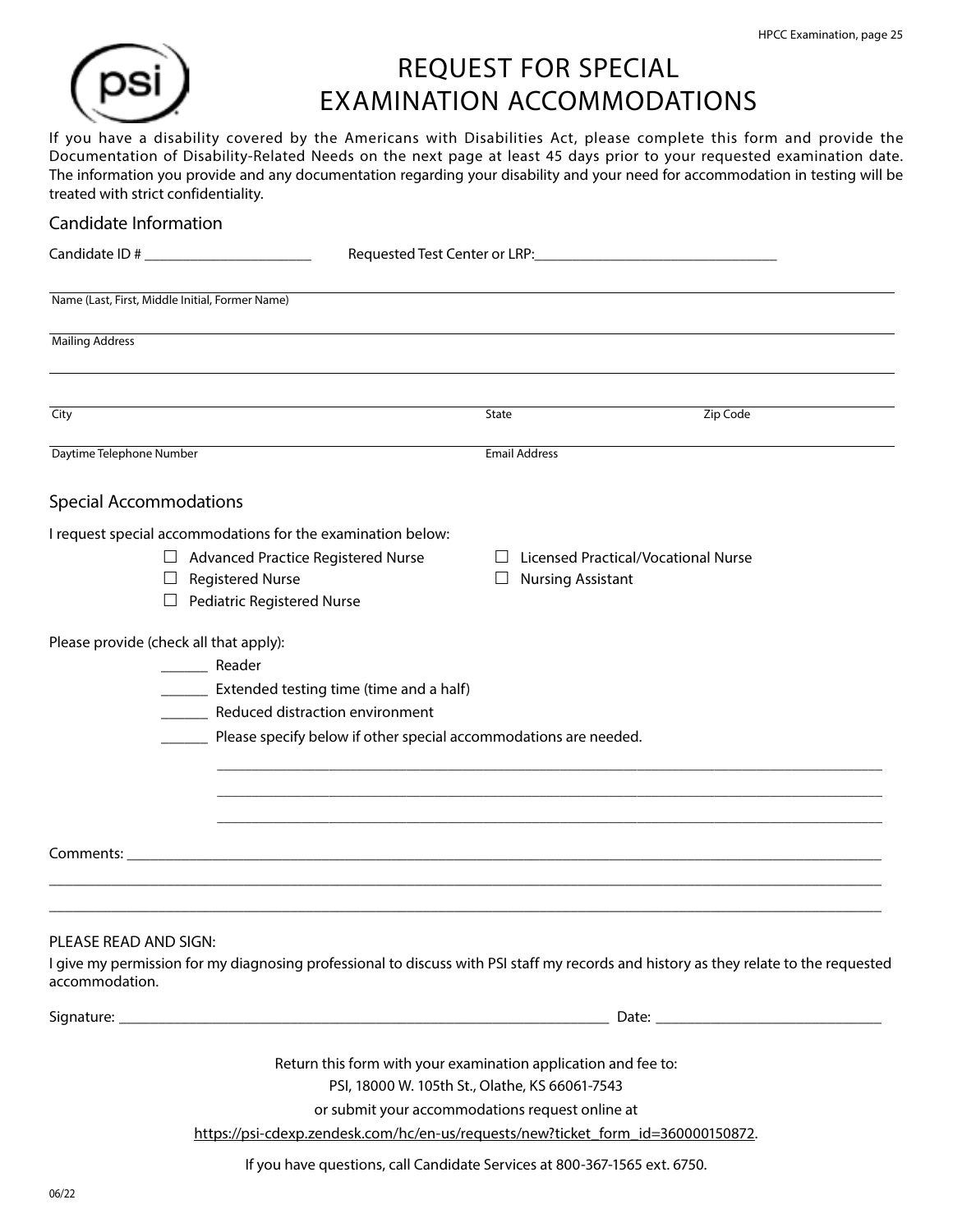

<span id="page-29-0"></span>Please have this section completed by an appropriate professional who is qualified to diagnose the condition (education professional, physician, psychologist, psychiatrist) to ensure that our testing administrator, PSI, is able to provide the required accommodations.

| <b>Professional Documentation</b>                                                                                                                                                                                                                                                                      |                                                                                                                                                                                                                                |  |  |  |  |
|--------------------------------------------------------------------------------------------------------------------------------------------------------------------------------------------------------------------------------------------------------------------------------------------------------|--------------------------------------------------------------------------------------------------------------------------------------------------------------------------------------------------------------------------------|--|--|--|--|
|                                                                                                                                                                                                                                                                                                        |                                                                                                                                                                                                                                |  |  |  |  |
| the contract of the contract of the contract of the contract of the contract of<br>My Professional Title                                                                                                                                                                                               |                                                                                                                                                                                                                                |  |  |  |  |
| The candidate discussed with me the nature of the test to be administered. It is my opinion that, because of this candidate's<br>disability described below, he/she should be accommodated by providing the special arrangements listed on the Request for<br>Special Examination Accommodations form. |                                                                                                                                                                                                                                |  |  |  |  |
|                                                                                                                                                                                                                                                                                                        |                                                                                                                                                                                                                                |  |  |  |  |
|                                                                                                                                                                                                                                                                                                        |                                                                                                                                                                                                                                |  |  |  |  |
|                                                                                                                                                                                                                                                                                                        |                                                                                                                                                                                                                                |  |  |  |  |
|                                                                                                                                                                                                                                                                                                        |                                                                                                                                                                                                                                |  |  |  |  |
|                                                                                                                                                                                                                                                                                                        |                                                                                                                                                                                                                                |  |  |  |  |
|                                                                                                                                                                                                                                                                                                        | Printed Name: Name: Name: Name: Name: Name: Name: Name: Name: Name: Name: Name: Name: Name: Name: Name: Name: Name: Name: Name: Name: Name: Name: Name: Name: Name: Name: Name: Name: Name: Name: Name: Name: Name: Name: Name |  |  |  |  |
|                                                                                                                                                                                                                                                                                                        |                                                                                                                                                                                                                                |  |  |  |  |
|                                                                                                                                                                                                                                                                                                        |                                                                                                                                                                                                                                |  |  |  |  |
|                                                                                                                                                                                                                                                                                                        |                                                                                                                                                                                                                                |  |  |  |  |
|                                                                                                                                                                                                                                                                                                        |                                                                                                                                                                                                                                |  |  |  |  |

Return this form with your examination application and fee to:

PSI, 18000 W. 105th St., Olathe, KS 66061-7543

or submit this form with your online request at

[https://psi-cdexp.zendesk.com/hc/en-us/requests/new?ticket\\_form\\_id=360000150872](https://psi-cdexp.zendesk.com/hc/en-us/requests/new?ticket_form_id=360000150872).

If you have questions, call Candidate Services at 800-367-1565 ext. 6750.